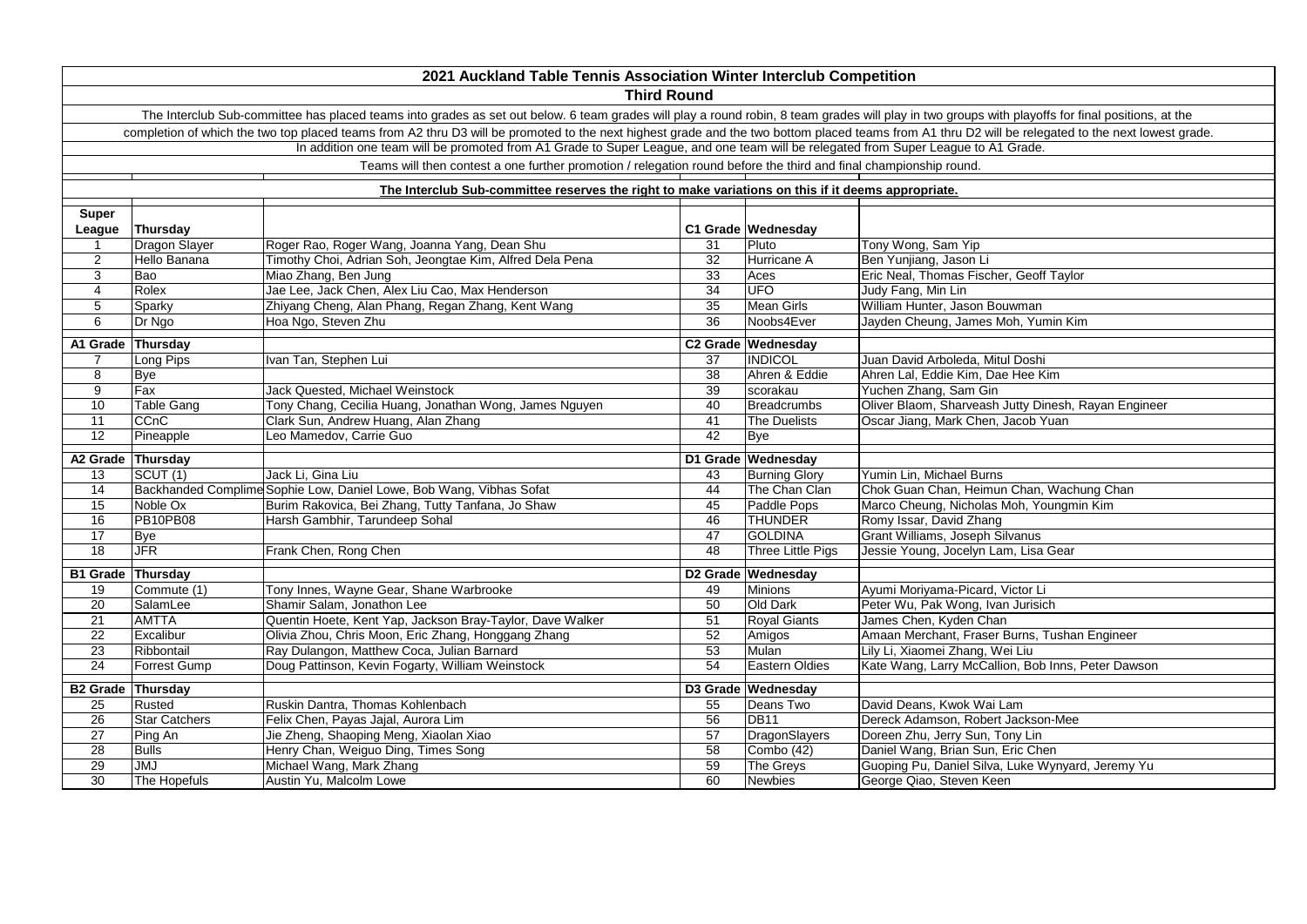|                  |                             |                      |                  |                  |                       |                  |                   |                   |                         |                |              | 2021 Auckland Table Tennis Association Winter Interclub Competition |          |                 |          |          |              |
|------------------|-----------------------------|----------------------|------------------|------------------|-----------------------|------------------|-------------------|-------------------|-------------------------|----------------|--------------|---------------------------------------------------------------------|----------|-----------------|----------|----------|--------------|
|                  |                             |                      |                  |                  |                       |                  |                   |                   | <b>Third Round Draw</b> |                |              |                                                                     |          |                 |          |          |              |
|                  |                             |                      |                  |                  |                       |                  |                   |                   |                         |                |              |                                                                     |          |                 |          |          |              |
|                  |                             | <b>First Round:</b>  |                  |                  | 09 Jun - 08 Jul, 2021 |                  |                   |                   |                         |                |              |                                                                     |          |                 |          |          |              |
| <b>Completed</b> |                             |                      |                  |                  |                       |                  |                   |                   |                         |                |              |                                                                     |          |                 |          |          |              |
|                  |                             |                      |                  |                  |                       |                  |                   |                   |                         |                |              |                                                                     |          |                 |          |          |              |
|                  |                             | <b>Second Round:</b> |                  |                  | 21 Jul - 03 Feb, 2022 |                  |                   |                   |                         |                |              |                                                                     |          |                 |          |          |              |
| <b>Completed</b> |                             |                      |                  |                  |                       |                  |                   |                   |                         |                |              |                                                                     |          |                 |          |          |              |
|                  |                             |                      |                  |                  |                       |                  |                   |                   |                         |                |              |                                                                     |          |                 |          |          |              |
|                  |                             | <b>Third Round:</b>  |                  |                  | 09 Feb - 10 Mar, 2022 |                  |                   |                   |                         |                |              |                                                                     |          |                 |          |          |              |
|                  | <b>Date</b>                 | <b>Start</b>         | Table 1          | Table 2          | Table 3               | Table 4          | Table 5           | Table 6           | Table 7                 | Table 8        | Table 9      | Table 10                                                            | Table 11 | Table 12        | Table 13 | Table 14 | Table 15     |
| Day<br>Wed       | 9-Feb                       | 7:30pm               | 40 v 37          | 42 v 39          | 41 v 38               | 46 v 43          | 48 v 45           | 47 v 44           | 52 v 49                 | 54 v 51        | 53 v 50      | 56 v 58                                                             | 57 v 59  | 60 v 55         | 34 v 31  | 36 v 33  | 35 v 32      |
| Thu              | 10-Feb                      | 7:30pm               | 4 v 1            | 6 <sub>v</sub> 3 | 5 <sub>v</sub> 2      | 10 <sub>v</sub>  | 12 <sub>V</sub> 9 | 11 <sub>V</sub> 8 | 16 v 13                 | 18 v 15        | $17 \vee 14$ | 22 v 19                                                             | 24 v 21  | 23 v 20         | 28 v 25  | 30 v 27  | 29 v 26      |
|                  |                             |                      |                  |                  |                       |                  |                   |                   |                         |                |              |                                                                     |          |                 |          |          |              |
| <b>Wed</b>       | 16-Feb                      | 7:30pm               | 44 v 46          | 45 v 47          | 48 v 43               | 50 v 52          | 51 v 53           | 54 v 49           | 56 v 59                 | 57 v 60        | 58 v 55      | 32 v 34                                                             | 33 v 35  | 36 v 31         | 38 v 40  | 39 v 41  | 42 v 37      |
| Thu              | 17-Feb                      | 7:30pm               | 2 v 4            | 3 <sub>v</sub> 5 | 6 v 1                 | 14 v 16          | 15 v 17           | 18 v 13           | 20 v 22                 | 21 v 23        | 24 v 19      | 26 v 28                                                             | 27 v 29  | 30 v 25         | 8v10     | 9v11     | 12 v 7       |
|                  |                             |                      |                  |                  |                       |                  |                   |                   |                         |                |              |                                                                     |          |                 |          |          |              |
| Wed              | 23-Feb                      | 7:30pm               | 50 v 51          | 52 v 54          | 53 v 49               | 56 v 57          | 58 v 60           | 59 v 55           | 32 v 33                 | 34 v 36        | 35 v 31      | 38 v 39                                                             | 40 v 42  | 41 v 37         | 44 v 45  | 46 v 48  | 47 v 43      |
| Thu              | 24-Feb                      | 7:30pm               | 2 <sub>v</sub> 3 | 4 v 6            | 5 <sub>v</sub> 1      | 20 v 21          | 22 v 24           | 23 v 19           | 26 v 27                 | 28 v 30        | 29 v 25      | 8 <sub>V</sub> 9                                                    | 10 v 12  | 11 <sub>v</sub> | 14 v 15  | 16v18    | 17 v 13      |
|                  |                             |                      |                  |                  |                       |                  |                   |                   |                         |                |              |                                                                     |          |                 |          |          |              |
| <b>Wed</b>       | 2-Mar                       | 7:30pm               | $55 \vee 57$     | 58 v 59          | $60 \vee 56$          | $31 \vee 33$     | 34v35             | $36 \vee 32$      | 37v39                   | 40 v 41        | $42 \vee 38$ | $43 \vee 45$                                                        | 46 v 47  | 48 v 44         | 49 v 51  | 52 v 53  | $54 \vee 50$ |
| Thu              | 3-Mar                       | 7:30pm               | 1 <sub>v</sub>   | 4 v 5            | 6v2                   | 25 v 27          | 28 v 29           | $30 \vee 26$      | 7 <sub>V</sub> 9        | $10 \times 11$ | $12 \vee 8$  | $13 \vee 15$                                                        | 16 v 17  | 18 v 14         | $19v$ 21 | 22 v 23  | 24 v 20      |
| <b>Wed</b>       | 9-Mar<br>7:30 <sub>pm</sub> |                      | 31 v 32          | 33 v 34          | $35 \vee 36$          | 37 v 38          | 39 v 40           | 41 v 42           | 43 v 44                 | 45 v 46        | 47 v 48      | 49 v 50                                                             | 51 v 52  | 53 v 54         | 55 v 56  | 57 v 58  | 59 v 60      |
| Thu              | 10-Mar                      | 7:30pm               | 1 <sub>v</sub> 2 | 3 v 4            | 5 v 6                 | 7 <sub>v</sub> 8 | 9v10              | 11 v 12           | 13 v 14                 | 15 v 16        | 17 v 18      | 19 v 20                                                             | 21 v 22  | 23 v 24         | 25 v 26  | 27 v 28  | 29 v 30      |
|                  |                             |                      |                  |                  |                       |                  |                   |                   |                         |                |              |                                                                     |          |                 |          |          |              |
|                  |                             |                      |                  |                  |                       |                  |                   |                   |                         |                |              |                                                                     |          |                 |          |          |              |
|                  |                             |                      |                  |                  |                       |                  |                   |                   |                         |                |              |                                                                     |          |                 |          |          |              |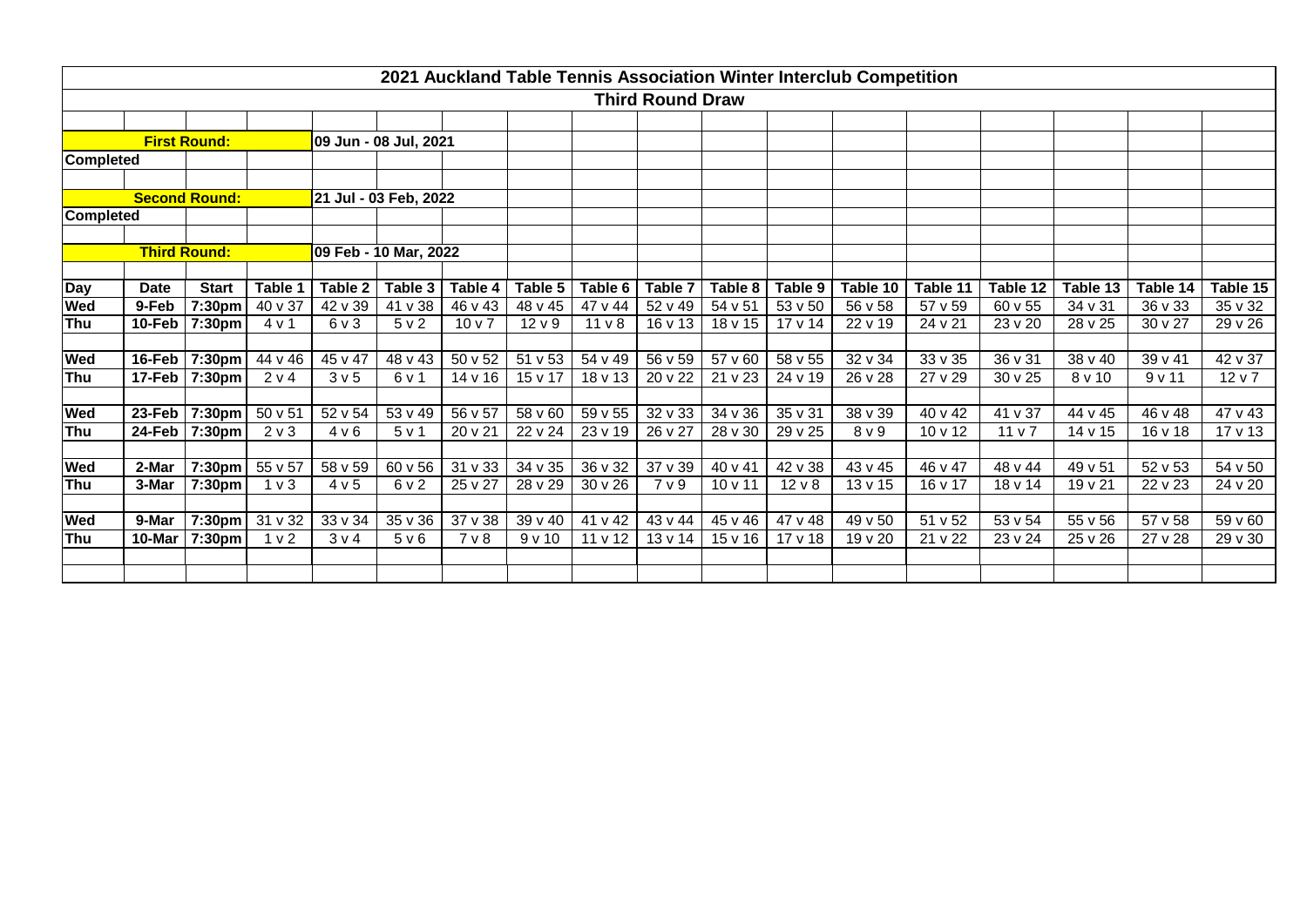## **2021 Auckland Table Tennis Association Winter Interclub Competition Team Points Third Round**

Contest Points: Win = 2 Points, Loss = 1 Point, Default = 0 Points<br>If Contest Points are equal then team placings will be decided by the results between the tied teams.

| <b>Super League</b>           | <b>Thursday</b> |                         |                         |                 |                |                | <b>Round Robin Play</b> |                        |                         | C1 Grade                 | Wednesday      |                |                |                |                         |                         | <b>Round Robin Play</b> |                         |                |
|-------------------------------|-----------------|-------------------------|-------------------------|-----------------|----------------|----------------|-------------------------|------------------------|-------------------------|--------------------------|----------------|----------------|----------------|----------------|-------------------------|-------------------------|-------------------------|-------------------------|----------------|
| <b>NAME</b>                   | <b>CW</b>       | CL                      | <b>TCP</b>              | <b>TM</b>       | 10-Feb         | 17-Feb         | 24-Feb                  | 3-Mar                  | 10-Mar                  | <b>NAME</b>              | <b>CW</b>      | <b>CL</b>      | <b>TCP</b>     | <b>TM</b>      | 9-Feb                   | 16-Feb                  | 23-Feb                  | 2-Mar                   | 9-Mai          |
| Sparky                        | 4               | 1                       | 9                       | 16              | 3              | 4              | 5                       | 3                      | 1                       | Pluto                    | 4              | $\mathbf{1}$   | 9              | 20             | $\overline{2}$          | 5                       | 5                       | 4                       | 4              |
| Rolex                         | 4               | $\mathbf{1}$            | 9                       | 16              | 3              | 3              | 5                       | $\overline{2}$         | 3                       | Noobs4Ever               | 4              | $\mathbf{1}$   | 9              | 15             | $\overline{\mathbf{4}}$ | $\mathbf{0}$            | 3                       | 4                       | 4              |
| Dragon Slayer                 | 3               | $\overline{\mathbf{2}}$ | $\overline{7}$          | 15              | $\mathbf{2}$   | 5              |                         | 5                      | 3                       | Aces                     | 3              | $\mathbf{2}$   | 8              | 12             | $\mathbf{1}$            | 4                       | 3                       | 1                       | 3              |
| Dr Ngo                        | $\overline{2}$  | 3                       | $\overline{7}$          | 8               | 3              | $\mathbf{0}$   | 0                       | $\mathbf{1}$           | 4                       | UFO                      | 3              | $\mathbf{2}$   | 8              | 15             | 3                       | 4                       | $\overline{2}$          | 4                       | $\overline{2}$ |
| Bao                           | $\mathbf{1}$    | 4                       | 6                       | 10              | $\mathbf{2}$   | $\mathbf{1}$   | 5                       | $\mathbf 0$            | $\overline{\mathbf{2}}$ | Mean Girls               | $\mathbf{1}$   | 4              | 6              | 8              | 5                       | $\mathbf{1}$            | $\mathbf 0$             | $\mathbf{1}$            | $\mathbf{1}$   |
| Hello Banana                  | $\mathbf{1}$    | 4                       | 6                       | 10              | $\mathbf{2}$   | $\overline{2}$ | $\mathbf{0}$            | $\boldsymbol{\Lambda}$ | $\overline{2}$          | Hurricane A              | $\mathbf 0$    | 5              | 5              | 5              | $\bf{0}$                | 1                       | $\overline{\mathbf{2}}$ | 1                       | $\mathbf{1}$   |
| A1 Grade                      | <b>Thursdav</b> |                         |                         |                 |                |                | <b>Round Robin Play</b> |                        |                         | C <sub>2</sub> Grade     | Wednesdav      |                |                |                |                         |                         | <b>Round Robin Play</b> |                         |                |
| <b>NAME</b>                   | <b>CW</b>       | CI                      | <b>TCP</b>              | <b>TM</b>       | 10-Feb         | 17-Feb         | 24-Feb                  | 3-Mar                  | 10-Mar                  | <b>NAME</b>              | СW             | <b>CL</b>      | <b>TCP</b>     | <b>TM</b>      | 9-Feb                   | 16-Feb                  | 23-Feb                  | 2-Mar                   | 9-Mai          |
| CCnC                          | 4               | 0                       | 8                       | 15              |                | 4              | 3                       | 3                      | 5                       | <b>INDICOL</b>           | 3              | $\mathbf{1}$   | 7              | 15             | $\mathbf{2}$            |                         | 4                       | 4                       | 5              |
| Long Pips                     | 3               | $\mathbf{1}$            | $\overline{7}$          | $\overline{15}$ | 5              | 5              | $\overline{2}$          | 3                      |                         | The Duelists             | 3              | $\mathbf{1}$   | $\overline{7}$ | 11             | 3                       | 3                       | $\mathbf{1}$            | $\overline{\mathbf{4}}$ |                |
| <b>Table Gang</b>             | $\overline{2}$  | $\overline{2}$          | 6                       | 10              | 0              |                | 5                       | $\overline{2}$         | 3                       | <b>Breadcrumbs</b>       | $\overline{2}$ | $\mathbf{2}$   | 6              | 9              | 3                       | $\overline{2}$          |                         | $\mathbf{1}$            | 3              |
| Fax                           | $\mathbf{1}$    | 3                       | 5                       | 9               | 4              | $\mathbf{1}$   |                         | $\overline{2}$         | $\overline{2}$          | Ahren & Eddie            | $\overline{2}$ | $\mathbf{2}$   | 5              | 10             | $\overline{2}$          | 3                       | 5                       |                         |                |
| Pineapple                     | $\mathbf{0}$    | 4                       | 3                       | $\mathbf{1}$    | $\mathbf{1}$   | $\mathbf{0}$   | $\bf{0}$                |                        |                         | scorakau                 | $\bf{0}$       | 4              | 4              | 5              |                         | $\overline{2}$          | $\bf{0}$                | $\mathbf{1}$            | $\mathbf{2}$   |
| Bye                           | $\mathbf{0}$    | 0                       | $\mathbf{0}$            | $\mathbf 0$     |                |                |                         |                        |                         | Bye                      | $\mathbf 0$    | $\mathbf 0$    | $\bf{0}$       | $\bf{0}$       |                         |                         |                         |                         |                |
| A2 Grade                      | <b>Thursday</b> |                         |                         |                 |                |                | <b>Round Robin Play</b> |                        |                         | D1 Grade                 | Wednesday      |                |                |                |                         |                         | <b>Round Robin Play</b> |                         |                |
| <b>NAME</b>                   | <b>CW</b>       | <b>CL</b>               | <b>TCP</b>              | l TM            | 10-Feb         | 17-Feb         | 24-Feb                  | 3-Mar                  | 10-Mar                  | <b>NAME</b>              | <b>CW</b>      | <b>CL</b>      | <b>TCP</b>     | <b>TM</b>      | 9-Feb                   | 16-Feb                  | 23-Feb                  | 2-Mar                   | 9-Mai          |
| SCUT (1)                      | 4               | 0                       | 8                       | 14              | 3              | 4              |                         | 4                      | 3                       | Paddle Pops              | 5              | $\mathbf 0$    | 10             | 20             | 4                       | 5                       | 3                       | 3                       | 5              |
| <b>JFR</b>                    | $\overline{2}$  | $\overline{2}$          | 6                       | 10              | $\mathbf{2}$   | $\mathbf{1}$   | 3                       | 4                      |                         | <b>GOLDINA</b>           | 3              | $\overline{2}$ | 8              | 12             | 1                       | $\mathbf{0}$            | 3                       | 3                       | 5              |
| PB10PB08                      | $\overline{2}$  | $\overline{2}$          | 6                       | 12              | $\mathbf{2}$   | 3              | $\mathbf{2}$            |                        | 5                       | <b>Burning Glory</b>     | 3              | $\mathbf{2}$   | 8              | 16             | 4                       | 3                       | $\overline{2}$          | $\mathbf{2}$            | 5              |
| Noble Ox                      | $\overline{2}$  | $\mathbf{2}$            | 5                       | $\overline{7}$  | 3              |                | 3                       | $\mathbf{1}$           |                         | The Chan Clan            | 3              | $\overline{2}$ | $\overline{7}$ | 15             | 4                       | 4                       | $\overline{2}$          | 5                       |                |
| <b>Backhanded Compliments</b> | $\mathbf{0}$    | 4                       | 4                       | 7               |                | $\overline{a}$ | $\overline{2}$          | $\mathbf{1}$           | $\overline{a}$          | <b>THUNDER</b>           | $\mathbf{1}$   | 4              | 6              | 8              | 1                       | $\mathbf{1}$            | 4                       | $\overline{2}$          | $\bf{0}$       |
| Bye                           | $\mathbf{0}$    | 0                       | 0                       | $\mathbf 0$     |                |                |                         |                        |                         | <b>Three Little Pigs</b> | $\mathbf 0$    | 5              | 4              | 4              | 1                       | $\overline{2}$          | $\mathbf{1}$            | $\mathbf 0$             |                |
| <b>B1 Grade</b>               | <b>Thursdav</b> |                         |                         |                 |                |                | <b>Round Robin Play</b> |                        |                         | D <sub>2</sub> Grade     | Wednesday      |                |                |                |                         |                         | <b>Round Robin Play</b> |                         |                |
| <b>NAME</b>                   | <b>CW</b>       | CL                      | <b>TCP</b>              | <b>TM</b>       | $10$ -Feb      | 17-Feb         | 24-Feb                  | 3-Mar                  | 10-Mar                  | <b>NAME</b>              | <b>CW</b>      | <b>CL</b>      | <b>TCP</b>     | <b>TM</b>      | 9-Feb                   | $16$ -Feb               | 23-Feb                  | 2-Mar                   | 9-Mai          |
| Commute (1)                   | 4               | 1                       | 9                       | 20              | $\mathbf{2}$   | 5              | 5                       | 5                      | 3                       | Amigos                   | 4              | $\mathbf{1}$   | 9              | 20             | 3                       | 5                       | $\overline{2}$          | 5                       | 5              |
| <b>AMTTA</b>                  | 3               | $\mathbf{2}$            | 8                       | 11              | $\mathbf{2}$   | 3              | 3                       | $\mathbf 0$            | 3                       | Old Dark                 | 4              | $\mathbf{1}$   | 9              | 14             | 4                       | $\mathbf 0$             | 3                       | 4                       | 3              |
| SalamLee                      | 3               | $\overline{2}$          | 8                       | 16              | 3              | 4              | $\overline{2}$          | 5                      | $\overline{\mathbf{2}}$ | Minions                  | 3              | $\overline{2}$ | 8              | 17             | $\overline{2}$          | 3                       | 5                       | 5                       | $\mathbf 2$    |
| Excalibur                     | $\overline{2}$  | 3                       | $\overline{7}$          | 11              | 3              | $\mathbf{1}$   | 3                       | $\overline{2}$         | $\overline{\mathbf{2}}$ | Eastern Oldies           | 3              | $\overline{2}$ | 8              | 16             | 5                       | $\overline{2}$          | 3                       | $\mathbf{1}$            | 5              |
| <b>Forrest Gump</b>           | $\mathbf{2}$    | 3                       | $\overline{7}$          | 9               | 3              | $\mathbf 0$    | $\mathbf{2}$            | 0                      | 4                       | <b>Royal Giants</b>      | 1              | 4              | 4              | 5              | $\bf{0}$                | 3                       | $\overline{\mathbf{2}}$ |                         |                |
| Ribbontail                    | $\mathbf{1}$    | 4                       | 6                       | 8               | $\overline{2}$ | $\overline{2}$ | $\mathbf{0}$            | 3                      | $\mathbf{1}$            | Mulan                    | $\mathbf{0}$   | 5              | 3              | 3              | 1                       | $\overline{2}$          | $\bf{0}$                |                         |                |
| <b>B2 Grade</b>               | Thursday        |                         |                         |                 |                |                | <b>Round Robin Play</b> |                        |                         | D <sub>3</sub> Grade     | Wednesday      |                |                |                |                         |                         | <b>Round Robin Play</b> |                         |                |
| <b>NAME</b>                   | <b>CW</b>       | <b>CL</b>               | <b>TCP TM</b>           |                 | 10-Feb         | 17-Feb         | 24-Feb                  | 3-Mar                  | 10-Mar                  | <b>NAME</b>              | <b>CW</b>      | <b>CL</b>      | <b>TCP</b>     | <b>TM</b>      | 9-Feb                   | 16-Feb                  | 23-Feb                  | 2-Mar                   | 9-Mai          |
| Rusted                        | 5               | 0                       | 10                      | 22              | 4              | 4              | 5                       | 5                      | 4                       | Deans Two                | 5              | 0              | 10             | 25             | 5                       | 5                       | 5                       | 5                       | 5              |
| <b>Star Catchers</b>          | 4               | 1                       | 9                       | 19              | 5              | 5              | 3                       | 5                      | $\mathbf{1}$            | <b>DB11</b>              | 4              | $\mathbf{1}$   | 9              | 13             | $\overline{\mathbf{3}}$ | $\overline{\mathbf{3}}$ | 4                       | 3                       | $\bf{0}$       |
| The Hopefuls                  | $\overline{2}$  | 3                       | $\overline{7}$          | $\overline{7}$  | $\mathbf 0$    | $\mathbf{1}$   | 3                       | $\bf{0}$               | 3                       | Combo (42)               | 3              | $\overline{2}$ | 8              | 16             | $\overline{2}$          | $\mathbf 0$             | 4                       | 5                       | 5              |
| Ping An                       | $\overline{2}$  | $\mathbf{2}$            | 5                       | 11              | 5              | 4              | $\overline{2}$          |                        |                         | DragonSlayers            | $\mathbf{2}$   | 3              | $\overline{7}$ | $\overline{7}$ | $\overline{\mathbf{3}}$ | 3                       | $\mathbf{1}$            | $\mathbf 0$             | $\bf{0}$       |
| <b>JMJ</b>                    | $\mathbf{1}$    | 4                       | 5                       | 8               |                | $\mathbf{1}$   | 0                       | 5                      | $\overline{a}$          | The Greys                | 1              | 4              | 6              | $\overline{7}$ | $\overline{\mathbf{2}}$ | $\overline{2}$          | $\bf{0}$                | 0                       | 3              |
| <b>Bulls</b>                  | $\Omega$        | 4                       | $\overline{\mathbf{3}}$ | 3               | $\mathbf{1}$   | $\Omega$       | $\overline{2}$          |                        |                         | <b>Newbies</b>           | $\mathbf{0}$   | 5              | 5              | $\overline{7}$ | $\Omega$                | $\overline{2}$          | $\blacktriangleleft$    | $\overline{2}$          | $\overline{2}$ |

|                         | <b>Round Robin Play</b> |              |                         | C1 Grade             | Wednesday      |                         |               |           |                |                | <b>Round Robin Play</b> |                |                |
|-------------------------|-------------------------|--------------|-------------------------|----------------------|----------------|-------------------------|---------------|-----------|----------------|----------------|-------------------------|----------------|----------------|
| -Feb                    | 24-Feb                  | 3-Mar        | 10-Mar                  | <b>NAME</b>          | <b>CW</b>      | <b>CL</b>               | <b>TCP TM</b> |           | 9-Feb          | 16-Feb         | 23-Feb                  | 2-Mar          | 9-Mar          |
| $\overline{\mathbf{4}}$ | 5                       | 3            | 1                       | Pluto                | 4              | 1                       | 9             | 20        | $\overline{a}$ | 5              | 5                       | 4              | 4              |
| 3                       | 5                       | $\mathbf 2$  | 3                       | Noobs4Ever           | 4              | 1                       | 9             | 15        | 4              | 0              | 3                       | 4              | 4              |
| 5                       |                         | 5            | 3                       | Aces                 | 3              | $\overline{2}$          | 8             | 12        | 1              | 4              | 3                       | 1              |                |
| $\mathbf 0$             | 0                       | 1            | $\overline{\mathbf{4}}$ | <b>UFO</b>           | 3              | $\overline{2}$          | 8             | 15        | 3              | 4              | $\mathbf{2}$            | 4              |                |
| $\mathbf{1}$            | 5                       | 0            | $\overline{a}$          | <b>Mean Girls</b>    | 1              | $\overline{\mathbf{4}}$ | 6             | 8         | 5              | 1              | 0                       | 1              |                |
| $\mathbf{2}$            | 0                       | 4            | $\overline{2}$          | Hurricane A          | 0              | 5                       | 5             | 5         | 0              | 1              | $\overline{a}$          | 1              |                |
|                         | <b>Round Robin Play</b> |              |                         | C2 Grade             | Wednesday      |                         |               |           |                |                | <b>Round Robin Play</b> |                |                |
| -Feb                    | 24-Feb                  | 3-Mar        | 10-Mar                  | <b>NAME</b>          | <b>CW</b>      | <b>CL</b>               | <b>TCP</b>    | <b>TM</b> | 9-Feb          |                | 16-Feb 23-Feb           | 2-Mar          | 9-Mar          |
| 4                       | 3                       | 3            | 5                       | <b>INDICOL</b>       | 3              | 1                       | 7             | 15        | $\mathbf{2}$   |                | 4                       | 4              | 5              |
| 5                       | $\overline{2}$          | 3            |                         | <b>The Duelists</b>  | 3              | 1                       | 7             | 11        | 3              | 3              | 1                       | 4              |                |
|                         | 5                       | $\mathbf{2}$ | 3                       | Breadcrumbs          | $\mathbf{2}$   | $\mathbf{2}$            | 6             | 9         | 3              | 2              |                         | 1              | 3              |
| $\mathbf{1}$            |                         | $\mathbf{2}$ | $\overline{2}$          | Ahren & Eddie        | $\overline{2}$ | $\overline{2}$          | 5             | 10        | $\overline{2}$ | 3              | 5                       |                |                |
| $\mathbf 0$             | 0                       |              |                         | scorakau             | 0              | 4                       | 4             | 5         |                | $\overline{a}$ | 0                       | 1              | $\mathbf{2}$   |
|                         |                         |              |                         | Bye                  | 0              | 0                       | o             | 0         |                |                |                         |                |                |
|                         | <b>Round Robin Play</b> |              |                         | D1 Grade             | Wednesday      |                         |               |           |                |                | <b>Round Robin Play</b> |                |                |
| -Feb                    | 24-Feb                  | 3-Mar        | 10-Mar                  | <b>NAME</b>          | <b>CW</b>      | <b>CL</b>               | <b>TCP</b>    | <b>TM</b> | 9-Feb          |                | 16-Feb 23-Feb           | 2-Mar          | 9-Mar          |
| 4                       |                         | 4            | 3                       | Paddle Pops          | 5              | 0                       | 10            | 20        | 4              | 5              | 3                       | 3              | 5              |
| $\mathbf{1}$            | 3                       | 4            |                         | <b>GOLDINA</b>       | 3              | $\overline{2}$          | 8             | 12        | 1              | 0              | 3                       | 3              | 5              |
| 3                       | $\mathbf{z}$            |              | 5                       | <b>Burning Glory</b> | 3              | $\overline{2}$          | 8             | 16        | 4              | 3              | $\mathbf{2}$            | 2              | 5              |
|                         | 3                       | 1            |                         | The Chan Clan        | 3              | $\overline{2}$          | 7             | 15        | 4              | 4              | $\mathbf{2}$            | 5              |                |
| $\overline{\mathbf{2}}$ | $\overline{\mathbf{c}}$ | 1            | $\mathbf{2}$            | <b>THUNDER</b>       | 1              | 4                       | 6             | 8         | 1              | 1              | 4                       | $\overline{c}$ | 0              |
|                         |                         |              |                         | Three Little Pigs    | 0              | 5                       | 4             | 4         | 1              | $\overline{a}$ | 1                       | O              |                |
|                         | <b>Round Robin Play</b> |              |                         | D2 Grade             | Wednesday      |                         |               |           |                |                | <b>Round Robin Play</b> |                |                |
| -Feb                    | 24-Feb                  | 3-Mar        | 10-Mar                  | <b>NAME</b>          | <b>CW</b>      | CL                      | <b>TCP</b>    | <b>TM</b> | 9-Feb          | 16-Feb         | 23-Feb                  | 2-Mar          | 9-Mar          |
| 5                       | 5                       | 5            | 3                       | Amigos               | 4              | $\mathbf{1}$            | 9             | 20        | 3              | 5              | $\overline{a}$          | 5              | 5              |
| 3                       | 3                       | 0            | 3                       | Old Dark             | 4              | 1                       | 9             | 14        | 4              | 0              | 3                       | 4              | 3              |
| 4                       | $\mathbf{z}$            | 5            | $\overline{2}$          | <b>Minions</b>       | 3              | $\overline{2}$          | 8             | 17        | $\mathbf{2}$   | 3              | 5                       | 5              | 2              |
| $\mathbf{1}$            | 3                       | $\mathbf{2}$ | $\overline{2}$          | Eastern Oldies       | 3              | $\overline{2}$          | 8             | 16        | 5              | $\overline{a}$ | 3                       | 1              | 5              |
| $\pmb{0}$               | $\overline{a}$          | 0            | 4                       | <b>Royal Giants</b>  | 1              | 4                       | 4             | 5         | 0              | 3              | $\mathbf{2}$            |                |                |
| $\mathbf{2}$            | 0                       | 3            | 1                       | Mulan                | 0              | 5                       | 3             | 3         | 1              | $\overline{a}$ | 0                       |                |                |
|                         | <b>Round Robin Play</b> |              |                         | D3 Grade             | Wednesday      |                         |               |           |                |                | <b>Round Robin Play</b> |                |                |
| -Feb                    | 24-Feb                  | 3-Mar        | 10-Mar                  | <b>NAME</b>          | <b>CW</b>      | CL                      | <b>TCP</b>    | <b>TM</b> | 9-Feb          | 16-Feb         | 23-Feb                  | 2-Mar          | 9-Mar          |
| 4                       | 5                       | 5            | 4                       | Deans Two            | 5              | $\bf{0}$                | 10            | 25        | 5              | 5              | 5                       | 5              | 5              |
| 5                       | 3                       | 5            | 1                       | <b>DB11</b>          | 4              | 1                       | 9             | 13        | 3              | 3              | 4                       | 3              | 0              |
| $\ddot{\phantom{0}}$    | 3                       | 0            | 3                       | Combo (42)           | 3              | $\overline{2}$          | 8             | 16        | $\overline{2}$ | 0              | 4                       | 5              |                |
| 4                       | 2                       |              |                         | DragonSlayers        | 2              | 3                       | 7             | 7         | 3              | 3              | 1                       | 0              | 0              |
| $\ddot{\phantom{0}}$    | 0                       | 5            | $\overline{2}$          | The Greys            | 1              | $\overline{\mathbf{4}}$ | 6             | 7         | $\overline{2}$ | $\overline{a}$ | 0                       | 0              |                |
| 0                       | $\overline{a}$          |              |                         | Newbies              | 0              | 5                       | 5             | 7         | 0              | $\overline{a}$ | 1                       | 2              | $\overline{a}$ |
|                         |                         |              |                         |                      |                |                         |               |           |                |                |                         |                |                |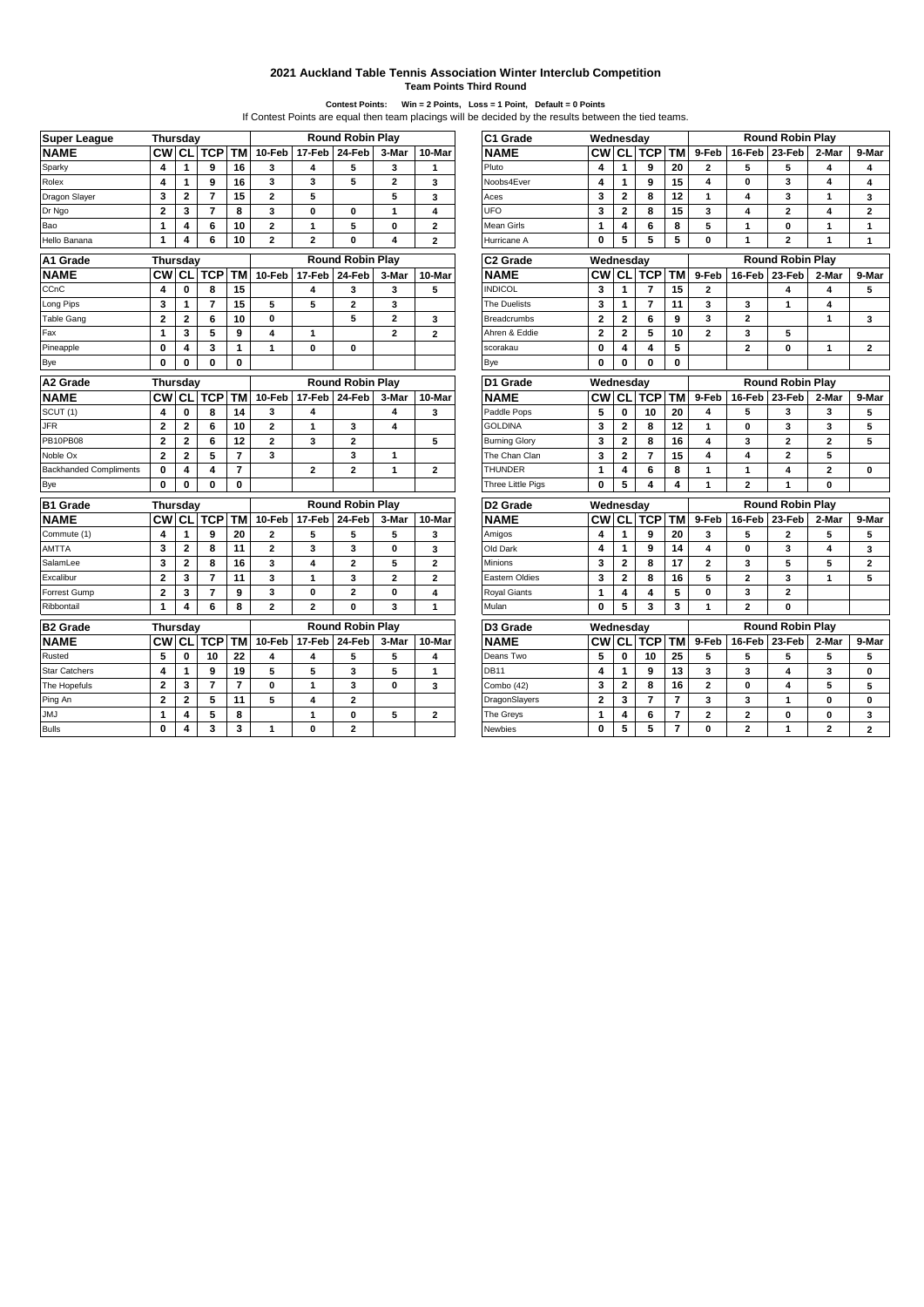## **2021 Auckland Table Tennis Association Winter Interclub Competition Bill Burns Memorial Trophy - Winter Interclub Player of the Year standings**

|                                    |                         |                                                    |           |               |                              | 10-Jun                      |                                           | 17-Jun                   |                              | 24-Jun        |                              | $1 -$ Jul                    |                                | 8-Jul                     |                              | 22-Jul                   |                              | $29 -$ Jul                   |                              | 5-Aug                    |                             | 12-Aug                       |                               | 3-Feb          |                       | 10-Feb        |                         | 17-Feb            |                            | 24-Feb            | 3-Mar                |               |                | 10-Mar         |
|------------------------------------|-------------------------|----------------------------------------------------|-----------|---------------|------------------------------|-----------------------------|-------------------------------------------|--------------------------|------------------------------|---------------|------------------------------|------------------------------|--------------------------------|---------------------------|------------------------------|--------------------------|------------------------------|------------------------------|------------------------------|--------------------------|-----------------------------|------------------------------|-------------------------------|----------------|-----------------------|---------------|-------------------------|-------------------|----------------------------|-------------------|----------------------|---------------|----------------|----------------|
| <b>NAME</b>                        | SW                      | <b>DW</b>                                          | Indv      | <b>ATTA</b>   | S                            | D                           | s                                         | D                        | S                            | D             | s                            | D                            | S                              | D                         | S                            | D                        | S                            | D                            | s                            | D                        | S                           | D                            | S                             | D              | S                     | D             | s                       | D                 | s                          | D                 | S                    | D             | S              | D              |
| Ivan Tan                           | 26                      | 14                                                 | Pts<br>66 | Rating<br>858 | $\mathbf{2}$                 | $\mathbf{1}$                | 2                                         | 1                        | $\mathbf{2}$                 | 1             | $\mathbf{2}$                 | 1                            | $\mathbf{1}$                   | $\bf{0}$                  | $\mathbf{2}$                 | -1                       | $\mathbf{2}$                 | 1                            | 2                            | $\mathbf 1$              | 2                           | $\mathbf{1}$                 | 1                             | 1              | $\mathbf{2}$          | 1             | 2                       | 1                 | 1                          | 1                 | 1                    | 1             | $\mathbf{2}$   | $\mathbf{1}$   |
| Ayumi Moriyama-Picard              | 22                      | $\boldsymbol{9}$                                   | 53        | 289           | $\mathbf{2}$                 | $\mathbf{1}$                | $\overline{2}$                            | 1                        | $\mathbf{2}$                 | 1             | $\mathbf{2}$                 | 1                            |                                |                           | $\mathbf{2}$                 | 1                        | $\mathbf{2}$                 | 0                            |                              |                          |                             |                              | 1                             | 1              | $\mathbf{2}$          | 0             | $\mathbf{2}$            | 0                 | $\overline{2}$             |                   | $\overline{2}$       | 1             | 1              | 1              |
| Thomas Kohlenbach                  | 22                      | 8                                                  | 52        | 644           | $\mathbf{2}$                 | $\bf{0}$                    |                                           |                          | $\overline{2}$               |               | $\overline{2}$               | $\bf{0}$                     | $\mathbf{2}$                   | 1                         | $\mathbf{1}$                 | 0                        | 1                            | 1                            | 0                            | 0                        | 1                           |                              |                               | 0              | $\overline{2}$        | $\mathbf{1}$  | $\overline{2}$          | 1                 | $\overline{2}$             | $\overline{1}$    | $\overline{2}$       | 1             | $\mathbf{2}$   | $\pmb{0}$      |
| Victor Li                          | 21                      | 10                                                 | 52        | 244           | $\mathbf{2}$                 | $\mathbf{1}$                | $\overline{2}$                            | 1                        | $\mathbf{2}$                 | 1             | $\mathbf{1}$                 | $\mathbf{1}$                 | $\mathbf{2}$                   | 0                         | $\mathbf{1}$                 | 1                        | $\bf{2}$                     | $\bf{0}$                     | $\mathbf{2}$                 | $\mathbf{1}$             | $\bf{2}$                    | $\mathbf{1}$                 | $\mathbf 1$                   | 1              | 0                     | $\bf{0}$      |                         |                   | $\overline{2}$             | $\mathbf{1}$      | $\overline{2}$       | 1             |                |                |
| Sam Yip                            | 21                      | $\boldsymbol{9}$                                   | 51        | 554           | $\bf{0}$                     | $\mathbf{1}$                | 1                                         | $\bf{0}$                 | $\mathbf{1}$                 | 0             | $\mathbf{2}$                 | 1                            | $\mathbf{1}$                   | 0                         |                              |                          | $\mathbf{2}$                 | 1                            | $\bf{0}$                     | $\bf{0}$                 | $\overline{2}$              | $\mathbf{1}$                 | $\mathbf{2}$                  | 1              | $\mathbf{2}$          | $\bf{0}$      | $\mathbf{2}$            |                   | $\mathbf{2}$               | $\mathbf{1}$      | $\mathbf{2}$         | $\mathbf{1}$  | $\mathbf{2}$   | $\mathbf{1}$   |
| Tony Wong                          | 20                      | 10                                                 | 50        | 483           | $\mathbf{1}$                 | $\mathbf{1}$                | 1                                         | 0                        | 1                            | 0             | $\mathbf 1$                  | $\mathbf{1}$                 | 1                              | $\bf{0}$                  | $\mathbf{z}$                 |                          | $\boldsymbol{2}$             | 1                            | 2                            | 0                        | $\mathbf{1}$                | $\mathbf{1}$                 | $\mathbf{2}$                  | 1              | 0                     | $\bf{0}$      | $\mathbf{2}$            | 1                 | $\mathbf{2}$               | 1                 | $\mathbf{1}$         | 1             | $\mathbf{1}$   | 1              |
| Yumin Lin                          | 20                      | 10                                                 | 50        | 385           | $\mathbf{2}$                 | $\mathbf{1}$                | $\mathbf{2}$                              | 1                        | $\mathbf{2}$                 | 0             | $\mathbf{2}$                 | 1                            | 1                              | 1                         | $\mathbf{2}$                 | 1                        | $\bf{0}$                     | 1                            | $\mathbf{2}$                 | $\mathbf 1$              |                             |                              |                               |                | $\mathbf{2}$          | 1             | $\mathbf{2}$            | 1                 |                            |                   | $\mathbf{1}$         | 0             | $\mathbf{2}$   | 1              |
| Dean Shu                           | 21                      | $\overline{7}$                                     | 49        | 1336          | $\mathbf{1}$                 | $\mathbf{1}$                | $\overline{2}$                            | 1                        | $\mathbf{2}$                 | 1             | $\overline{2}$               | $\mathbf{1}$                 | $\mathbf{2}$                   | 0                         |                              |                          | $\overline{2}$               | 1                            | $\overline{\mathbf{2}}$      | $\mathbf{1}$             | $\overline{2}$              | 0                            | $\overline{2}$                | 0              | $\overline{2}$        | $\bf{0}$      |                         |                   |                            |                   | $\overline{2}$       | 1             |                |                |
| Nicholas Moh                       | 20                      | 8                                                  | 48        | 369           | $\mathbf{1}$                 | $\mathbf{1}$                | $\mathbf{1}$                              | 0                        |                              |               | $\mathbf{1}$                 | $\bf{0}$                     | $\mathbf{1}$                   | $\mathbf{1}$              |                              |                          | $\mathbf{2}$                 | $\bf{0}$                     | $\mathbf{2}$                 | 0                        | $\mathbf{1}$                | $\bf{0}$                     | $\mathbf{2}$                  | 1              | $\mathbf{2}$          | $\mathbf{1}$  | $\mathbf{2}$            | 1                 | 1                          | 1                 | $\overline{2}$       | 1             | $\mathbf{2}$   | 1              |
| Stephen Lui                        | 17                      | 14                                                 | 48        | 716           | $\mathbf{1}$                 | $\mathbf{1}$                | $\bf{0}$                                  | 1                        | $\overline{2}$               |               | $\boldsymbol{2}$             | $\mathbf{1}$                 | $\mathbf{1}$                   | 0                         | $\mathbf 1$                  |                          | $\mathbf{1}$                 | $\mathbf 1$                  | 2                            | 1                        | 0                           | $\mathbf{1}$                 | $\bf{0}$                      | 1              | $\boldsymbol{2}$      | 1             | 2                       | 1                 | $\bf{0}$                   | 1                 | $\mathbf 1$          | 1             | $\mathbf{2}$   | $\mathbf{1}$   |
| Jonathan Wong                      | 22                      | 3                                                  | 47        | 742           | $\mathbf{2}$                 | $\bf{0}$                    | 1                                         | 0                        | 2                            | 0             |                              |                              | $\mathbf{2}$                   | 1                         | $\mathbf{2}$                 | $\bf{0}$                 | $\boldsymbol{2}$             | $\bf{0}$                     | 1                            | 1                        | 1                           | $\bf{0}$                     | $\mathbf{2}$                  | $\bf{0}$       | 0                     | $\bf{0}$      | 1                       | $\bf{0}$          | $\mathbf{2}$               | $\mathbf{1}$      | $\mathbf{2}$         | 0             | $\mathbf{2}$   | $\pmb{0}$      |
| <b>Brian Sun</b>                   | 20                      | $\overline{7}$                                     | 47        | 198           | $\mathbf{2}$                 | $\bf{0}$                    | $\bf{0}$                                  | 0                        | $\mathbf{2}$                 | 1             | $\mathbf{2}$                 | 1                            | 1                              | 0                         | $\bf{0}$                     | $\bf{0}$                 | $\mathbf{2}$                 | 1                            | 2                            | $\mathbf 1$              | 0                           | 0                            | $\mathbf{2}$                  | 0              | 1                     | $\bf{0}$      | 0                       | $\bf{0}$          | $\overline{2}$             |                   | $\mathbf{2}$         | 1             | $\mathbf{2}$   | 1              |
| Kwok Wai Lam                       | 20                      | $\overline{7}$                                     | 47        | 370           | $\bf{0}$                     | $\bf{0}$                    | $\overline{2}$                            | $\bf{0}$                 | 1                            | 0             | $\mathbf{2}$                 | 1                            | 1                              | 1                         |                              |                          | $\overline{2}$               | $\bf{0}$                     |                              |                          | $\overline{2}$              | 0                            |                               |                | $\mathbf{2}$          | 1             | $\overline{2}$          | 1                 | $\overline{2}$             |                   | $\overline{2}$       | 1             | $\mathbf{2}$   | 1              |
| <b>Fraser Burns</b>                | 19                      | 9                                                  | 47        | 255           | $\mathbf{1}$                 | $\mathbf{1}$                | $\mathbf{1}$                              | 0                        | $\mathbf{2}$                 | $\mathbf{1}$  | $\overline{2}$               | $\mathbf{1}$                 | $\mathbf{1}$                   | 1                         | 1                            | 0                        | $\mathbf 1$                  | 1                            | $\overline{\mathbf{2}}$      | 0                        | $\mathbf{1}$                | $\bf{0}$                     | 0                             | $\bf{0}$       | $\mathbf{1}$          | $\mathbf{1}$  | $\mathbf{2}$            | $\mathbf 1$       |                            |                   | $\overline{2}$       | $\mathbf{1}$  | $\overline{2}$ | 1              |
| Mitul Doshi                        | 19                      | $\boldsymbol{9}$                                   | 47        | 466           | $\mathbf{2}$                 | $\mathbf{1}$                | $\overline{2}$                            | 1                        | $\mathbf{2}$                 | $\mathbf{1}$  | -1                           | 1                            | $\mathbf{2}$                   | $\mathbf{1}$              | $\mathbf{1}$                 | $\bf{0}$                 | $\overline{2}$               | $\mathbf 1$                  | $\mathbf{1}$                 | $\mathbf{1}$             | $\bf{0}$                    | $\bf{0}$                     | $\mathbf{1}$                  | $\bf{0}$       | $\mathbf{1}$          | $\bf{0}$      |                         |                   | $\mathbf{2}$               | $\mathbf 1$       |                      |               | $\mathbf{2}$   | $\mathbf{1}$   |
| Alfred Dela Pena                   | 19                      | 8                                                  | 46        | 1149          | $\mathbf{2}$                 | $\mathbf{1}$                | $\overline{\mathbf{c}}$                   | 1                        | 2                            | 1             | $\mathbf 1$                  | 1                            | 1                              | 1                         | $\mathbf{2}$                 | 1                        | $\boldsymbol{2}$             | 1                            | 2                            | $\bf{0}$                 |                             |                              |                               |                | $\mathbf{2}$          | $\bf{0}$      | 1                       | 0                 |                            |                   | $\mathbf{2}$         | 1             |                |                |
| Tarundeep Soha                     | 19                      | 8                                                  | 46        | 715           | 1                            | $\bf{0}$                    | 1                                         | 1                        | 1                            |               | $\mathbf{2}$                 | 1                            | $\mathbf{2}$                   | 1                         | $\mathbf{2}$                 | $\bf{0}$                 | 1                            | 1                            | $\mathbf{2}$                 | 1                        | 2                           | $\bf{0}$                     |                               |                | 1                     | $\bf{0}$      | 1                       | 1                 | 1                          | 0                 |                      |               | $\mathbf{2}$   | 1              |
| <b>Thomas Fischer</b>              | 20                      | ${\bf 5}$                                          | 45        | 527           |                              |                             | $\overline{2}$                            | 0                        | $\mathbf{2}$                 | 1             | $\overline{2}$               | 0                            | $\overline{2}$                 | 1                         |                              |                          |                              |                              | $\overline{2}$               | $\mathbf{1}$             | $\mathbf{1}$                | $\bf{0}$                     | $\overline{2}$                | 1              | 1                     | $\bf{0}$      | 2                       | 1                 | $\overline{2}$             | $\bf{0}$          | 1                    | 0             | $\mathbf{1}$   | $\bf{0}$       |
| Rong Chen                          | 19                      | $\overline{7}$                                     | 45        | 896           | $\mathbf{2}$                 | $\mathbf{1}$                | $\mathbf{2}$                              | 0<br>1                   | $\mathbf{2}$<br>1            | 1             | $\mathbf{2}$                 | $\mathbf{1}$                 |                                |                           |                              |                          | $\mathbf{2}$                 | 0<br>-1                      | $\overline{\mathbf{2}}$      | $\mathbf{1}$             |                             | 1                            | $\mathbf{1}$                  | 1              | $\mathbf{2}$          | $\bf{0}$<br>1 |                         |                   | $\overline{2}$             | $\mathbf{1}$<br>1 | $\bf{2}$             | 1             | $\mathbf{1}$   | $\overline{1}$ |
| Alex Liu Cao<br>Shamir Salam       | 18<br>18                | $\boldsymbol{9}$<br>9                              | 45<br>45  | 1037<br>706   | $\mathbf{2}$                 | $\bf{0}$                    | $\overline{2}$<br>$\overline{\mathbf{c}}$ | 1                        | 2                            | 0<br>0        | -1<br>0                      | $\bf{0}$<br>$\mathbf{1}$     | $\mathbf 1$                    | 0                         | $\overline{2}$<br>1          | 1                        | $\overline{2}$<br>$\bf{0}$   | 1                            | 1                            |                          | 2                           | 1                            | $\mathbf{2}$                  | 1              | 1<br>$\boldsymbol{2}$ | $\bf{0}$      | $\mathbf{2}$<br>2       | $\mathbf{1}$      | $\mathbf{2}$               |                   | -1<br>$\overline{2}$ | 1<br>1        | $\mathbf{1}$   | $\pmb{0}$      |
| Shuai Yang                         | 20                      | $\mathbf{2}$                                       | 42        | 879           |                              |                             | $\mathbf{2}$                              | 0                        | $\mathbf{2}$                 | 1             | $\mathbf{2}$                 | $\bf{0}$                     | $\mathbf{2}$                   | 0                         | 1                            | $\bf{0}$                 | $\mathbf{2}$                 | 0                            | $\mathbf{2}$                 | $\bf{0}$                 | 1                           | 0                            | $\mathbf{2}$                  | 0              | $\mathbf{2}$          | 0             | $\mathbf{2}$            | 1                 |                            |                   |                      |               |                |                |
| Jie Zheng                          | 17                      | 8                                                  | 42        | 584           | 1                            | $\mathbf{1}$                | 1                                         | 1                        |                              |               | $\overline{2}$               | $\mathbf{1}$                 | $\mathbf{1}$                   | 1                         | 1                            |                          | 1                            | 0                            | 1                            | $\bf{0}$                 | $\overline{2}$              | 0                            | $\overline{2}$                | 1              | $\mathbf{2}$          | 1             | $\mathbf{z}$            | 1                 | 1                          | $\bf{0}$          |                      |               |                |                |
| Harsh Gambhir                      | 17                      | $\overline{7}$                                     | 41        | 670           | $\mathbf{2}$                 | $\bf{0}$                    | $\bf{0}$                                  | 1                        |                              |               | $\overline{2}$               | $\mathbf{1}$                 | $\mathbf{2}$                   | 1                         | 1                            | 0                        | 1                            | 1                            | $\overline{2}$               | 1                        | $\mathbf{2}$                | $\bf{0}$                     |                               |                | $\mathbf{1}$          | $\bf{0}$      | 1                       | 1                 | 1                          | $\bf{0}$          |                      |               | $\overline{2}$ | 1              |
| Payas Jajal                        | 16                      | $\boldsymbol{9}$                                   | 41        | 571           | $\mathbf{1}$                 | $\bf{0}$                    | $\mathbf{1}$                              | 0                        | $\mathbf{2}$                 | 1             | $\bf{0}$                     | $\mathbf{1}$                 | $\mathbf{1}$                   | 0                         | $\bf{0}$                     | $\bf{0}$                 | $\mathbf{1}$                 | $\mathbf 1$                  | 1                            | 1                        | $\overline{2}$              | $\bf{0}$                     | $\overline{2}$                | 1              |                       |               | $\mathbf{2}$            | 1                 | $\mathbf{2}$               | $\mathbf{1}$      | 1                    | 1             | $\bf{0}$       | $\mathbf{1}$   |
| Gina Liu                           | 15                      | 11                                                 | 41        | 727           | $\mathbf{2}$                 | $\mathbf{1}$                | $\mathbf{1}$                              | $\mathbf{1}$             | $\mathbf{2}$                 | 1             | $\mathbf{1}$                 | $\mathbf{1}$                 | $\mathbf{2}$                   | $\mathbf{1}$              |                              |                          | $\bf{0}$                     | 1                            | $\mathbf{0}$                 | $\bf{0}$                 | $\mathbf{1}$                | $\bf{0}$                     | $\bf{0}$                      | 1              | $\mathbf{2}$          | $\mathbf 1$   | $\overline{2}$          | $\overline{1}$    |                            |                   | $\mathbf{2}$         | 1             | $\bf{0}$       | $\mathbf{1}$   |
| Jacob Yuan                         | 18                      | 4                                                  | 40        | 453           | $\mathbf{2}$                 | 1                           |                                           |                          | $\mathbf{2}$                 |               | $\mathbf{2}$                 | 0                            |                                |                           | $\mathbf{2}$                 | 0                        | $\mathbf{2}$                 | 0                            |                              |                          |                             |                              | 1                             | $\bf{0}$       | $\mathbf{2}$          | 1             |                         |                   | 1                          | $\bf{0}$          | $\boldsymbol{2}$     | 0             | $\mathbf{2}$   | 1              |
| Regan Zhang                        | 18                      | $\boldsymbol{4}$                                   | 40        | 1038          | $\mathbf{1}$                 | $\mathbf{1}$                | 1                                         | 0                        | $\overline{2}$               | 1             | $\overline{2}$               | $\bf{0}$                     | $\overline{2}$                 | 0                         | $\mathbf{1}$                 | $\bf{0}$                 | 1                            | 0                            | 0                            | $\bf{0}$                 | $\overline{2}$              | $\bf{0}$                     |                               |                | 1                     | $\mathbf{1}$  | $\mathbf{z}$            | 1                 |                            |                   | $\overline{2}$       | 0             | $\mathbf{1}$   | $\pmb{0}$      |
| Oscar Jiang                        | 17                      | $\bf 6$                                            | 40        | 398           |                              |                             | 1                                         | 0                        | $\mathbf{2}$                 | 1             | 0                            | $\mathbf{1}$                 | $\mathbf{1}$                   | 0                         | 0                            | 0                        | 1                            | 0                            | $\mathbf{2}$                 | $\bf{0}$                 | $\bf{2}$                    | $\mathbf{1}$                 | 1                             | $\bf{0}$       | 0                     | $\mathbf{1}$  | $\mathbf{2}$            | $\bf{0}$          | 1                          | 1                 | $\mathbf{2}$         | $\bf{0}$      | $\overline{2}$ | 1              |
| Peter Williams                     | 17                      | $\bf 6$                                            | 40        | 497           | $\mathbf{2}$                 | 1                           | $\overline{2}$                            | $\mathbf{1}$             | $\mathbf{2}$                 | 1             | $\mathbf{2}$                 | $\mathbf{1}$                 | $\mathbf{2}$                   | 0                         | $\mathbf{1}$                 | 1                        | $\mathbf{2}$                 | $\mathbf 1$                  | 2                            | 0                        | $\mathbf{2}$                | $\bf{0}$                     |                               |                |                       |               |                         |                   |                            |                   |                      |               |                |                |
| Matthew Coca                       | 15                      | 10                                                 | 40        | 629           | $\mathbf{1}$                 | $\mathbf{1}$                | $\bf{0}$                                  | 1                        |                              |               | $\bf{0}$                     | $\bf{0}$                     | $\mathbf{2}$                   | 1                         | $\mathbf{1}$                 | 1                        | 1                            | 1                            | $\overline{2}$               | $\bf{0}$                 | 1                           | $\mathbf{1}$                 | $\mathbf{2}$                  | 1              | 1                     | 1             | 1                       |                   |                            |                   | $\mathbf{2}$         | 1             | $\mathbf{1}$   | $\pmb{0}$      |
| Yumin Kim                          | 15                      | $\boldsymbol{9}$                                   | 39        | 363           | $\mathbf{2}$                 | $\bf{0}$                    | 1                                         | 1                        |                              |               | $\mathbf{2}$                 | 1                            | $\mathbf 1$                    | 1                         | $\bf{0}$                     | $\bf{0}$                 | $\mathbf{2}$                 | 0                            | 1                            | 1                        | 1                           | 1                            | $\bf{0}$                      | 0              | $\mathbf{2}$          | 1             | 0                       | $\bf{0}$          | 1                          |                   | 1                    | 1             | $\mathbf{1}$   | 1              |
| <b>Grant Williams</b>              | 16                      | $\bf 6$                                            | 38        | 273           | $\mathbf{1}$                 | $\bf{0}$                    | 1                                         | 0                        | $\mathbf{2}$                 |               | 1                            | $\bf{0}$                     | $\bf{0}$                       | 0                         | 0                            | $\bf{0}$                 | 1                            | 0                            | $\mathbf{z}$                 |                          | 1                           | 0                            | 1                             | 1              | 1                     | 0             | 0                       | $\bf{0}$          | 2                          | $\overline{1}$    | $\mathbf{1}$         | 1             | $\mathbf{2}$   | $\mathbf{1}$   |
| Mark Zhang                         | 16                      | $\bf 6$                                            | 38        | 650           | $\mathbf{2}$                 | $\mathbf{1}$                | $\bf{0}$                                  | $\mathbf{1}$             | $\overline{\mathbf{2}}$      | 1             | $\overline{2}$               | $\mathbf{1}$                 | $\mathbf{2}$                   | 1                         | $\mathbf{2}$                 | $\bf{0}$                 | $\bf{2}$                     | $\bf{0}$                     | 1                            | $\bf{0}$                 | $\mathbf{1}$                | $\bf{0}$                     |                               |                |                       |               |                         |                   |                            |                   | $\overline{2}$       | 1             |                |                |
| Ruskin Dantra                      | 15                      | 8                                                  | 38        | 569           | 1                            | $\bf{0}$                    |                                           |                          | $\bf{0}$                     | 1             |                              |                              | 1                              | 1                         | 0                            | 0                        | 1                            | 1                            | 1                            | 0                        | $\overline{2}$              | $\mathbf{1}$                 |                               | $\bf{0}$       | 1                     | 1             |                         |                   | 2                          |                   | $\overline{2}$       | 1             | $\mathbf{2}$   | $\bf{0}$       |
| Xiaolan Xiao                       | 15                      | 8                                                  | 38        | 559           | $\mathbf{2}$                 | $\mathbf{1}$                | $\bf{0}$                                  | 1                        | $\mathbf{1}$                 | $\bf{0}$      | $\overline{2}$               | 1                            | $\mathbf{2}$                   | $\mathbf{1}$              | $\mathbf{1}$                 | $\overline{1}$           | $\mathbf{1}$                 | $\bf{0}$                     | $\bf{0}$                     | $\bf{0}$                 | $\bf{0}$                    | $\bf{0}$                     | $\mathbf{2}$                  | 1              | $\mathbf{2}$          | 1             | 1                       | $\mathbf{1}$      | 1                          | $\bf{0}$          |                      |               |                |                |
| James Moh                          | 14                      | 10                                                 | 38        | 386           | $\mathbf{2}$                 | $\bf{0}$                    | 1                                         | 1                        | 1                            | 1             | $\mathbf{2}$                 | 1                            |                                |                           |                              |                          | $\bf{0}$                     | 1                            | 1                            | 1                        | 1                           | 1                            | $\bf{0}$                      | $\bf{0}$       | 1                     | 1             | 0                       | $\bf{0}$          | 1                          | 1                 | $\boldsymbol{2}$     | 1             | $\mathbf{2}$   | 1              |
| Larry McCallion                    | 17                      | $\mathbf{3}$                                       | 37        | 225           | $\mathbf{1}$                 | $\bf{0}$                    | 1                                         | 1                        | $\mathbf{1}$                 | 1             | 1                            | $\bf{0}$                     | $\mathbf{1}$                   | 1                         | $\mathbf{2}$                 | 0                        | $\overline{2}$               | 0                            | $\mathbf{2}$                 | $\bf{0}$                 | $\overline{2}$              | $\bf{0}$                     |                               |                |                       |               |                         |                   | 1                          | $\bf{0}$          | 1                    | 0             | $\mathbf{2}$   | $\pmb{0}$      |
| Wachung Chan                       | 16                      | ${\bf 5}$                                          | 37        | 406           | $\bf{0}$                     | $\bf{0}$                    | $\mathbf{2}$                              | $\bf{0}$                 | $\bf{0}$                     | 0             | 0                            | $\bf{0}$                     | $\mathbf{1}$                   | 0                         | $\mathbf{1}$                 | 1                        | $\boldsymbol{2}$             | 0                            | 1                            | 1                        | $\mathbf{1}$                | $\mathbf{1}$                 |                               |                | $\mathbf{2}$          | 1             | $\mathbf{2}$            | $\bf{0}$          | $\mathbf{2}$               | $\bf{0}$          | $\boldsymbol{2}$     | 1             |                |                |
| Clark Sun                          | 17                      | $\mathbf{2}$                                       | 36        | 803           | $\mathbf{2}$                 | $\bf{0}$                    | 1                                         | 0                        | 1                            | 0             |                              |                              | $\mathbf{2}$                   | 0                         | $\mathbf{2}$                 |                          | $\boldsymbol{2}$             | 0                            | 1                            | $\bf{0}$                 | 0                           | $\bf{0}$                     | $\mathbf{2}$                  | 0              | $\mathbf{1}$          | $\bf{0}$      |                         |                   | $\overline{2}$             | 0                 | 1                    | 1             |                |                |
| Pak Wong                           | 17                      | $\overline{2}$                                     | 36        | 346           | $\mathbf{2}$                 | $\bf{0}$                    | $\bf{0}$                                  | 0                        | $\bf{0}$                     | $\bf{0}$      | 1                            | $\bf{0}$                     | $\mathbf{2}$                   | 0                         | 1                            | $\bf{0}$                 |                              |                              | $\overline{2}$               | $\bf{0}$                 | 1                           | $\mathbf{1}$                 | $\mathbf{2}$                  | $\mathbf{1}$   | $\mathbf{2}$          | $\bf{0}$      | 0                       | 0                 | $\overline{2}$             | $\bf{0}$          |                      |               | $\mathbf{2}$   | $\bf{0}$       |
| Min Lin                            | 15                      | ${\bf 5}$                                          | 35        | 410           | $\mathbf{2}$                 | $\mathbf{1}$                | $\bf{0}$                                  | $\bf{0}$                 | $\overline{2}$               | 0             | 1                            | $\bf{0}$                     | 1                              | 0                         | $\mathbf{1}$                 | $\bf{0}$                 | $\bf{0}$<br>1                | 0                            | 0                            | $\bf{0}$<br>1            | $\overline{2}$              | $\mathbf{1}$                 |                               |                | 1                     | 1             | $\overline{\mathbf{2}}$ | 0                 | 1                          | $\bf{0}$          | $\overline{2}$       | 1             | $\bf{0}$       | $\mathbf{1}$   |
| Rayan Engineer                     | 15                      | ${\bf 5}$                                          | 35        | 412           | 1<br>$\mathbf{1}$            | 1<br>$\bf{0}$               | 1<br>1                                    | 0<br>1                   | $\mathbf{1}$<br>1            | 0<br>1        | $\mathbf{2}$<br>$\mathbf{1}$ | $\bf{0}$<br>$\bf{0}$         | $\overline{2}$<br>$\mathbf{1}$ | 0<br>0                    | 1<br>$\mathbf{2}$            | 0<br>1                   | $\mathbf 1$                  | 0<br>$\mathbf 1$             | 1<br>$\bf{0}$                | $\bf{0}$                 |                             | $\bf{0}$                     | $\overline{2}$<br>$\mathbf 1$ | 1<br>$\bf{0}$  | $\mathbf{2}$<br>1     | 1<br>$\bf{0}$ | 1<br>1                  | $\bf{0}$          |                            | 1                 | 0<br>$\overline{2}$  | 1<br>$\bf{0}$ | $\bf{0}$       | $\bf{0}$       |
| Romy Issa                          | 15<br>13                | ${\bf 5}$<br>$\boldsymbol{9}$                      | 35<br>35  | 285<br>624    | $\mathbf{1}$                 | $\bf{0}$                    | $\overline{2}$                            | $\mathbf 1$              |                              |               | $\bf{0}$                     | 1                            | 0                              | 0                         | 0                            | 1                        | $\mathbf{2}$                 | 1                            | $\bf{0}$                     | $\mathbf{1}$             | 0<br>1                      | $\mathbf{1}$                 | $\bf{0}$                      | 1              | $\mathbf{1}$          | 0             | 1                       | 0<br>1            | 2<br>$\mathbf{2}$          | $\bf{0}$          | $\mathbf{2}$         | 1             | 1              | $\bf{0}$       |
| Jonathon Lee<br>Youngmin Kim       | 13                      | 9                                                  | 35        | 281           | $\mathbf{2}$                 | $\bf{0}$                    | $\bf{0}$                                  | $\bf{0}$                 |                              |               | $\mathbf{1}$                 | $\mathbf{1}$                 | $\mathbf{2}$                   | 1                         | $\bf{0}$                     | 1                        | $\mathbf{1}$                 | $\bf{0}$                     | 1                            | $\mathbf{1}$             | $\bf{0}$                    | $\bf{0}$                     | $\overline{1}$                | 1              | $\mathbf{1}$          | 1             | $\overline{2}$          | $\overline{1}$    |                            |                   | $\bf{0}$             | 1             | $\mathbf{2}$   | $\mathbf{1}$   |
| Jason Bouwmar                      | 14                      | $\bf 6$                                            | 34        | 442           | $\bf{0}$                     | $\bf{0}$                    | $\mathbf{1}$                              | 0                        |                              | $\bf{0}$      | $\mathbf{1}$                 | $\bf{0}$                     | $\mathbf{1}$                   | 1                         | $\mathbf{2}$                 | 1                        | 1                            | $\mathbf{1}$                 | $\overline{2}$               | $\mathbf{1}$             | $\overline{2}$              | 1                            |                               |                | $\mathbf{2}$          | 1             | 1                       | 0                 | 0                          | $\bf{0}$          |                      |               |                |                |
| Malcolm Lowe                       | 14                      | $\bf 6$                                            | 34        | 554           | $\mathbf{1}$                 | $\bf{0}$                    | $\overline{a}$                            | 0                        | $\mathbf{1}$                 | 1             | 0                            | $\mathbf{1}$                 | $\mathbf{1}$                   | 1                         | $\mathbf{2}$                 | $\bf{0}$                 | $\bf{2}$                     | 0                            |                              |                          | 0                           | 1                            | $\bf{0}$                      | 0              | $\bf{0}$              | 0             | 1                       | 0                 | $\overline{2}$             | $\mathbf{1}$      | $\bf{0}$             | 0             | $\mathbf{2}$   | $\mathbf{1}$   |
| Shane Warbrooke                    | 13                      | 8                                                  | 34        | 752           | $\mathbf{2}$                 | $\mathbf{1}$                | $\mathbf{1}$                              | 1                        | 1                            | 0             |                              |                              |                                |                           |                              |                          |                              |                              | 1                            | 1                        |                             |                              | $\bf{0}$                      | $\bf{0}$       | 1                     | $\mathbf{1}$  | $\mathbf{2}$            | $\mathbf{1}$      | $\mathbf{2}$               | $\mathbf{1}$      | $\bf{2}$             | 1             | $\mathbf{1}$   | 1              |
| Juan David Arboleda                | 12                      | 10                                                 | 34        | 356           | 0                            | $\mathbf{1}$                | 0                                         | 1                        | 1                            |               | -1                           | 1                            |                                |                           | 0                            | 0                        | 1                            | -1                           | 1                            | 1                        | 0                           | $\bf{0}$                     | 1                             | 0              | 1                     | $\bf{0}$      |                         |                   | 1                          | 1                 | $\mathbf{2}$         | 1             | $\mathbf{2}$   | 1              |
| Bob Wang                           | 14                      | 5                                                  | 33        | 725           | $\mathbf{1}$                 | $\bf{0}$                    | 1                                         | 0                        | 1                            | $\bf{0}$      | 1                            | $\bf{0}$                     | 1                              | 1                         | $\bf{0}$                     | $\bf{0}$                 | 1                            | 1                            | $\mathbf{z}$                 | $\bf{0}$                 | 1                           | 1                            | $\overline{2}$                | 1              |                       |               | $\mathbf{z}$            | 0                 | 1                          | 1                 |                      |               |                |                |
| Jason Li                           | 14                      | $\sqrt{5}$                                         | 33        | 582           | $\mathbf{1}$                 | $\bf{0}$                    | $\overline{2}$                            | 1                        | 1                            | 0             | 1                            | $\bf{0}$                     | 1                              | 1                         | $\mathbf{2}$                 | 1                        | $\mathbf{2}$                 | 0                            | $\overline{\mathbf{2}}$      | $\mathbf{1}$             | $\overline{2}$              | 1                            | $\bf{0}$                      | 0              |                       |               |                         |                   |                            |                   |                      |               |                |                |
| <b>Felix Chen</b>                  | 13                      | $\overline{7}$                                     | 33        | 548           | $\mathbf{2}$                 | $\bf{0}$                    | $\overline{2}$                            | $\bf{0}$                 |                              |               | $\overline{2}$               | 0                            |                                |                           | $\overline{2}$               |                          | 1                            | 1                            | 1                            |                          | 1                           | 0                            | 1                             | 1              |                       |               |                         |                   | 0                          |                   |                      | 1             | $\bf{0}$       | 1              |
| Judy Fang                          | 13                      | $\overline{7}$                                     | 33        | 446           | $\mathbf{1}$                 | $\mathbf{1}$                | $\mathbf{1}$                              | 0                        | 1                            | 1             | $\bf{0}$                     | $\bf{0}$                     | $\mathbf 1$                    | $\bf{0}$                  | $\mathbf{1}$                 | $\bf{0}$                 | $\bf{0}$                     | $\mathbf 1$                  | $\bf{0}$                     | $\bf{0}$                 | $\bf{2}$                    | $\mathbf{1}$                 |                               |                | 1                     | 1             | $\mathbf{z}$            | 0                 | 1                          | $\bf{0}$          | 1                    | 1             | $\overline{1}$ | 1              |
| Victor Ma                          | 13                      | $\overline{7}$                                     | 33        | 1003          | $\boldsymbol{2}$             |                             | $\overline{\mathbf{c}}$                   |                          | 2                            | 1             | 2                            |                              | $\boldsymbol{2}$               | 1                         | 1                            | 0                        | $\bf{0}$                     | 0                            |                              |                          |                             | 1                            |                               |                |                       |               |                         |                   |                            |                   |                      |               |                |                |
| <b>Jack Quested</b>                | 14                      | $\boldsymbol{4}$                                   | 32        | 780           | $\mathbf{1}$                 | $\bf{0}$                    | $\overline{\mathbf{c}}$                   | $\bf{0}$                 | $\bf{0}$                     | 0             | $\mathbf{2}$                 | $\mathbf{1}$                 | 1                              | $\bf{0}$                  | $\mathbf{2}$                 | $\bf{0}$                 | $\bf{0}$                     | $\mathbf{1}$                 | $\bf{0}$                     | $\bf{0}$                 |                             |                              |                               |                | $\mathbf{2}$          | $\mathbf{1}$  | 1                       | $\bf{0}$          |                            |                   | $\mathbf{2}$         | 0             | $\mathbf{1}$   | $\mathbf{1}$   |
| Miao Zhang                         | 14                      | $\overline{\mathbf{4}}$                            | 32        | 943           | $\bf{0}$                     | $\bf{0}$                    | $\mathbf{1}$                              | 0                        | $\bf{0}$                     | $\bf{0}$      | $\overline{2}$               | $\mathbf{1}$                 | $\mathbf{1}$                   | 1                         | $\mathbf{1}$                 | $\bf{0}$                 |                              |                              | $\mathbf{2}$                 | $\bf{0}$                 | $\mathbf{1}$                | $\mathbf{1}$                 |                               |                | $\mathbf{2}$          | $\bf{0}$      | $\mathbf{1}$            | $\bf{0}$          | $\mathbf{2}$               | $\mathbf{1}$      |                      |               | $\mathbf{1}$   | $\bf{0}$       |
| Hoa Ngo                            | 14                      | $\mathbf 3$                                        | 31        | 903           | $\mathbf{1}$                 | $\bf{0}$                    | $\mathbf{1}$                              | $\bf{0}$                 | $\mathbf{1}$                 | $\bf{0}$      | $\mathbf{1}$                 | $\bf{0}$                     | $\mathbf{1}$                   | $\bf{0}$                  | $\mathbf{2}$                 | $\bf{0}$                 | $\mathbf{2}$                 | $\bf{0}$                     | $\mathbf{1}$                 | $\mathbf{1}$             |                             |                              | $\mathbf{2}$                  | $\bf{0}$       | $\mathbf{1}$          | $\mathbf{1}$  | 0                       | 0                 | $\bf{0}$                   | $\bf{0}$          | $\bf{0}$             | $\bf{0}$      | $\mathbf{1}$   | $\mathbf{1}$   |
| Jackson Bray-Taylor                | 14                      | $\mathbf{3}$                                       | 31        | 672           | $\mathbf{1}$                 | $\bf{0}$                    | $\mathbf{2}$                              | $\bf{0}$                 | $\mathbf{2}$                 | $\mathbf{1}$  | $\mathbf{1}$                 | $\mathbf{1}$                 | $\mathbf{1}$                   | $\bf{0}$                  | $\bf{0}$                     | $\bf{0}$                 | $\mathbf{2}$                 | $\bf{0}$                     |                              |                          |                             |                              |                               |                | $\mathbf{1}$          | $\mathbf{0}$  | $\mathbf{2}$            | $\bf{0}$          |                            |                   |                      |               | $\mathbf{2}$   | $\mathbf{1}$   |
| Jocelyn Lam                        | 14                      | $\mathbf{3}$                                       | 31        | 264           | $\mathbf{2}$                 | $\mathbf{1}$                | $\mathbf{1}$                              | 0                        |                              |               | $\mathbf{1}$                 | $\mathbf{1}$                 | $\mathbf{1}$                   | $\mathbf{1}$              | $\mathbf{2}$                 | $\bf{0}$                 | $\mathbf{1}$                 | 0                            |                              |                          | $\mathbf{2}$                | $\bf{0}$                     | 1                             | $\bf{0}$       | $\mathbf{1}$          | $\bf{0}$      | $\mathbf{1}$            | 0                 | 1                          | $\bf{0}$          | $\bf{0}$             | $\bf{0}$      |                |                |
| Daniel Yao                         | 13                      | ${\bf 5}$                                          | 31        | 264           |                              |                             |                                           |                          |                              |               |                              |                              |                                |                           | $\mathbf{2}$                 | $\bf{0}$                 |                              |                              |                              |                          |                             |                              | 1                             | $\bf{0}$       | $\mathbf{2}$          | $\mathbf{1}$  | $\mathbf{2}$            | $\mathbf{1}$      | $\mathbf{2}$               | $\mathbf{1}$      | $\mathbf{2}$         | $\mathbf{1}$  | $\mathbf{2}$   | $\mathbf{1}$   |
| Tushan Engineer                    | 13                      | ${\bf 5}$                                          | 31        | 267           |                              |                             |                                           |                          |                              |               |                              |                              | $\mathbf{1}$                   | 0                         | $\overline{2}$               | $\mathbf{1}$             | $\mathbf{1}$                 | $\bf{0}$                     |                              |                          |                             |                              | $\mathbf{2}$                  | $\bf{0}$       | $\mathbf{1}$          | $\mathbf{1}$  | $\mathbf{2}$            | $\mathbf{1}$      |                            |                   | $\mathbf{2}$         | $\mathbf{1}$  | $\mathbf{2}$   | $\mathbf{1}$   |
| Honggang Zhang<br>Paul Skiffington | 13<br>13                | $\overline{\mathbf{4}}$<br>$\overline{\mathbf{4}}$ | 30<br>30  | 588<br>501    | $\mathbf{1}$<br>$\mathbf{1}$ | $\bf{0}$<br>$\bf{0}$        | $\mathbf{1}$                              | 1                        | $\bf{0}$<br>$\mathbf{1}$     | 0<br>$\bf{0}$ | $\bf{0}$<br>$\bf{0}$         | $\bf{0}$<br>$\mathbf{1}$     | $\bf{0}$<br>$\mathbf{2}$       | $\bf{0}$<br>$\bf{0}$      | $\mathbf{2}$<br>$\mathbf{2}$ | $\mathbf{1}$<br>$\bf{0}$ | $\mathbf{1}$<br>$\mathbf{2}$ | $\mathbf{1}$<br>$\mathbf{1}$ | $\mathbf{2}$<br>$\mathbf{2}$ | $\mathbf{1}$<br>$\bf{0}$ | 0<br>$\mathbf{2}$           | $\mathbf{1}$<br>$\mathbf{1}$ | 1                             | $\bf{0}$       | $\mathbf{1}$          | $\bf{0}$      | $\mathbf{1}$            | $\bf{0}$          | $\mathbf{2}$               | $\bf{0}$          | $\mathbf{1}$         | 0             | $\mathbf{1}$   | $\mathbf 0$    |
| James Chen                         | 12                      | 6                                                  | 30        | 204           | $\mathbf{1}$                 | $\bf{0}$                    | $\mathbf{1}$                              | $\bf{0}$                 | $\mathbf{2}$                 | $\mathbf{1}$  | $\mathbf{1}$                 | 0                            | $\mathbf{2}$                   | $\mathbf{1}$              | $\mathbf{1}$                 | $\mathbf{1}$             | $\bf{0}$                     | $\mathbf{1}$                 | $\bf{0}$                     | $\mathbf{0}$             | $\mathbf{1}$                | $\mathbf{1}$                 | $\mathbf{2}$                  | $\bf{0}$       | 0                     | $\mathbf 0$   | $\mathbf{1}$            | 0                 | 0                          | $\mathbf{1}$      |                      |               |                |                |
| Joseph Silvanus                    | 12                      | $\bf 6$                                            | 30        | 225           | $\mathbf{1}$                 | $\bf{0}$                    | $\bf{0}$                                  | $\bf{0}$                 | $\mathbf{2}$                 | $\mathbf{1}$  | $\mathbf{1}$                 | $\bf{0}$                     | $\bf{0}$                       | $\bf{0}$                  | 0                            | $\bf{0}$                 | $\mathbf{1}$                 | $\bf{0}$                     | $\mathbf{2}$                 | $\mathbf{1}$             | $\bf{0}$                    | $\bf{0}$                     | $\mathbf{2}$                  | 1              | $\bf{0}$              | $\bf{0}$      | $\bf{0}$                | $\bf{0}$          | $\bf{0}$                   | $\mathbf{1}$      | $\mathbf{1}$         | $\mathbf{1}$  | $\mathbf{2}$   | $\mathbf{1}$   |
| Tony Innes                         | $10$                    | 10                                                 | 30        | 649           | $\mathbf 0$                  | $\mathbf{1}$                | $\bf{0}$                                  | $\mathbf{1}$             |                              |               |                              |                              | $\bf{0}$                       | $\bf{0}$                  |                              |                          | $\bf{0}$                     | $\mathbf{1}$                 | $\bf{0}$                     | $\mathbf{1}$             | $\mathbf{2}$                | $\mathbf{1}$                 | $\mathbf{1}$                  | $\bf{0}$       | $\bf{0}$              | $\mathbf{1}$  | $\overline{2}$          | $\mathbf{1}$      | $\overline{2}$             | $\mathbf{1}$      | $\mathbf{2}$         | $\mathbf{1}$  | $\mathbf{1}$   | 1              |
| Carrie Guo                         | 12                      | ${\bf 5}$                                          | 29        | 850           | $\mathbf{1}$                 | $\bf{0}$                    | $\mathbf{1}$                              | $\bf{0}$                 | $\mathbf{1}$                 | $\mathbf{1}$  | $\mathbf{1}$                 | $\bf{0}$                     | $\mathbf{2}$                   | $\mathbf{1}$              | $\mathbf{1}$                 | $\overline{1}$           | $\mathbf{1}$                 | $\bf{0}$                     | $\mathbf{2}$                 | 1                        | $\bf{2}$                    | $\mathbf{1}$                 |                               |                |                       |               |                         |                   |                            |                   |                      |               |                |                |
| Marco Cheung                       | 12                      | ${\bf 5}$                                          | 29        | 387           | $\mathbf{1}$                 | $\mathbf{1}$                | $\mathbf{1}$                              | $\mathbf{0}$             | $\mathbf{2}$                 | $\bf{0}$      | $\mathbf{1}$                 | $\mathbf{1}$                 | $\mathbf{2}$                   | $\mathbf{1}$              | 2 <sub>2</sub>               | $\mathbf{1}$             | $\mathbf{1}$                 | $\bf{0}$                     | $\mathbf{1}$                 | $\mathbf{1}$             | $\mathbf{1}$                | $\bf{0}$                     |                               |                |                       |               |                         |                   |                            |                   |                      |               |                |                |
| <b>Timothy Choi</b>                | 12                      | $\sqrt{5}$                                         | 29        | 877           | $\mathbf{2}$                 | $\mathbf{1}$                |                                           |                          |                              |               | $\mathbf{1}$                 | $\mathbf{1}$                 |                                |                           |                              |                          | $\mathbf{2}$                 | $\mathbf{1}$                 | $\mathbf{1}$                 | $\mathbf{0}$             | $\mathbf{2}$                | $\mathbf 0$                  | $\bf{0}$                      | $\mathbf{1}$   |                       |               | $\mathbf{1}$            | $\mathbf{0}$      | $\bf{0}$                   | $\bf{0}$          | $\mathbf{1}$         | $\mathbf{1}$  | $\mathbf{2}$   | $\mathbf{0}$   |
| Zhong Chen                         | 11                      | $\overline{7}$                                     | 29        | 302           | $\bf{0}$                     | $\mathbf{1}$                | 1                                         | 1                        | $\mathbf{2}$                 | 0             | $\bf{0}$                     | $\bf{0}$                     | $\mathbf{1}$                   | $\mathbf{1}$              | $\mathbf{2}$                 | $\mathbf{1}$             | $\mathbf{1}$                 | $\bf{0}$                     | $\bf{0}$                     | $\mathbf{1}$             | $\mathbf{2}$                | $\mathbf{1}$                 | $\mathbf{1}$                  | 1              | $\mathbf{1}$          | $\bf{0}$      |                         |                   |                            |                   |                      |               |                |                |
| Heimun Chan                        | 11                      | $\bf 6$                                            | 28        | 356           | $\mathbf{2}$                 | $\bf{0}$                    |                                           |                          | $\bf{0}$                     | $\bf{0}$      | $\bf{0}$                     | $\bf{0}$                     | $\mathbf{1}$                   | $\bf{0}$                  | 1                            | $\mathbf{1}$             | $\mathbf{1}$                 | $\mathbf{1}$                 | $\mathbf{1}$                 | $\mathbf{1}$             | $\mathbf{1}$                | $\bf{0}$                     |                               |                | $\mathbf{1}$          | $\mathbf{1}$  | $\mathbf{1}$            | $\mathbf{1}$      | 0                          | $\bf{0}$          | $\mathbf{2}$         | $\mathbf{1}$  |                |                |
| William Liao                       | 11                      | $\bf 6$                                            | 28        | 575           | $\mathbf{1}$                 | $\mathbf{1}$                |                                           |                          | $\mathbf{1}$                 | $\mathbf{1}$  | $\mathbf{1}$                 | 0                            | $\mathbf{2}$                   | $\mathbf{1}$              | $\mathbf{1}$                 | $\mathbf{1}$             | $\boldsymbol{2}$             | $\mathbf{1}$                 | $\mathbf{2}$                 | 1                        | $\mathbf{1}$                | $\bf{0}$                     |                               |                |                       |               |                         |                   |                            |                   |                      |               |                |                |
| Tony Chang                         | 12                      | $\mathbf 3$                                        | 27        | 511           | $\mathbf{2}$                 | $\bf{0}$                    | $\mathbf{2}$                              | 1                        | $\mathbf{2}$                 | $\mathbf 0$   | $\mathbf{1}$                 | $\mathbf 0$                  | $\mathbf 0$                    | $\bf{0}$                  |                              |                          | $\mathbf{1}$                 | $\bf{0}$                     |                              |                          | $\mathbf{1}$                | $\mathbf{1}$                 | $\mathbf{0}$                  | $\mathbf 0$    | $\bf{0}$              | $\mathbf{0}$  | $\bf{0}$                | $\bf{0}$          | $\overline{\mathbf{2}}$    | $\mathbf{1}$      | $\bf{0}$             | $\bf{0}$      | $\mathbf{1}$   | $\bf{0}$       |
| Sam Gin                            | 11                      | $5\phantom{.0}$                                    | 27        | 356           | $\mathbf{1}$                 | $\bf{0}$                    | $\mathbf{1}$                              | $\mathbf{1}$             | $\mathbf{2}$                 | $\mathbf{1}$  | $\mathbf{1}$                 | $\mathbf{1}$                 | $\mathbf{1}$                   | $\mathbf{0}$              | $\mathbf{2}$                 | $\mathbf{1}$             | $\bf{0}$                     | 0                            | $\mathbf{1}$                 | $\mathbf{0}$             | $\mathbf{1}$                | $\bf{0}$                     |                               |                |                       |               | $\mathbf{1}$            | $\mathbf{1}$      | $\bf{0}$                   | $\bf{0}$          | $\mathbf 0$          | 0             |                |                |
| Ahren Lal                          | 11                      | $\boldsymbol{4}$                                   | 26        | 439           | $\mathbf{1}$                 | $\mathbf{1}$                | $\mathbf{2}$                              | $\bf{0}$                 | $\bf{0}$                     | $\bf{0}$      | $\mathbf{1}$                 | $\mathbf{1}$                 |                                |                           | $\mathbf{2}$                 | $\bf{0}$                 | 1                            | 0                            | $\mathbf{1}$                 | $\bf{0}$                 | $\bf{0}$                    | $\bf{0}$                     |                               |                | $\mathbf{1}$          | $\bf{0}$      | 0                       | $\mathbf{1}$      | $\mathbf{2}$               | $\mathbf{1}$      |                      |               |                |                |
| Yubo Zhang                         | 11                      | $\boldsymbol{4}$                                   | 26        | 738           | $\mathbf{1}$                 | $\mathbf{1}$                | $\bf{0}$                                  | $\bf{0}$                 | $\mathbf{2}$                 | $\mathbf{1}$  | $\mathbf{1}$                 | $\bf{0}$                     | $\mathbf{1}$                   | 1                         | 0                            | $\bf{0}$                 | $\mathbf{1}$                 | $\bf{0}$                     | $\bf{0}$                     | $\bf{0}$                 | $\mathbf{1}$                | $\bf{0}$                     | $\mathbf{2}$                  | $\bf{0}$       | $\mathbf{1}$          | $\mathbf 0$   | $\mathbf{1}$            | 1                 |                            |                   |                      |               |                |                |
| Dereck Adamson                     | 9                       | $\bf8$                                             | 26        | 122           | $\bf{0}$                     | $\bf{0}$                    | 1                                         | $\mathbf{1}$             | $\mathbf 2$                  | $\mathbf 0$   | $\bf{0}$                     | $\bf{0}$                     | $\mathbf 0$                    | $\bf{0}$                  | 0                            | $\mathbf{1}$             | $\mathbf{1}$                 | $\bf{0}$                     | $\bf{0}$                     | 1                        | $\pmb{0}$                   | $\bf{0}$                     | $\mathbf 0$                   | $\overline{1}$ | $\mathbf{1}$          | $\mathbf{1}$  | $\mathbf{1}$            | $\mathbf{1}$      | $\mathbf{2}$               | $\mathbf{1}$      | $\mathbf{1}$         | $\mathbf{1}$  | $\mathbf{0}$   | $\bf{0}$       |
| Michael Burns                      | 8                       | 10                                                 | 26        | 172           | $\bf{0}$                     | $\mathbf{1}$                | $\mathbf{1}$                              | $\mathbf{1}$             | $\mathbf{1}$                 | $\bf{0}$      | $\bf{0}$                     | $\mathbf{1}$                 | $\mathbf{1}$                   | $\mathbf{1}$              | $\bf{0}$                     | $\mathbf{1}$             | $\bf{0}$                     | $\mathbf{1}$                 | $\mathbf{2}$                 | $\mathbf{1}$             | $\bf{0}$                    | $\bf{0}$                     |                               |                | $\mathbf{1}$          | $\mathbf{1}$  | $\bf{0}$                | $\mathbf{1}$      |                            |                   |                      |               | $\mathbf{2}$   | $\mathbf{1}$   |
| William Wu                         | 11                      | $\mathbf{3}$                                       | 25        | 625           | $\mathbf{2}$                 | $\bf{0}$                    | $\mathbf{1}$                              | $\mathbf{1}$             | $\mathbf{1}$                 | 0             | $\mathbf{1}$                 | 0                            | $\mathbf{2}$                   | $\bf{0}$                  | $\mathbf{1}$                 | $\mathbf{1}$             | $\mathbf{2}$                 | $\mathbf{1}$                 |                              |                          | $\mathbf{1}$                | 0                            |                               |                |                       |               |                         |                   |                            |                   |                      |               |                |                |
| Daniel Silva                       | $10$                    | ${\bf 5}$                                          | 25        | 127           |                              |                             | 1<br>$\bf{0}$                             | $\mathbf{1}$             | $\bf{0}$                     | $\bf{0}$      | $\bf{0}$                     | $\bf{0}$                     | $\mathbf{1}$                   | $\mathbf{1}$              | $\mathbf{2}$                 | $\mathbf{1}$             | $\bf{0}$                     | $\bf{0}$                     | $\mathbf{1}$                 | $\bf{0}$                 | $\bf{0}$                    | $\bf{0}$                     | $\mathbf{1}$                  | $\mathbf{1}$   | $\mathbf{1}$          | $\bf{0}$      | $\mathbf{2}$            | 0<br>$\mathbf{1}$ | $\bf{0}$<br>$\overline{2}$ | $\bf{0}$          | $\bf{0}$             | $\bf{0}$      | $\mathbf{1}$   | $\mathbf{1}$   |
| Eddie Kim                          | $10$                    | ${\bf 5}$                                          | 25        | 455           | $\mathbf{1}$<br>$\mathbf{2}$ | $\mathbf{1}$                | $\mathbf{1}$                              | $\bf{0}$<br>$\mathbf{1}$ | $\mathbf{1}$<br>$\mathbf{1}$ | $\bf{0}$      | $\mathbf{1}$                 | $\mathbf{1}$<br>$\mathbf{1}$ | $\mathbf{1}$                   | $\mathbf{1}$<br>$\pmb{0}$ | $\mathbf{2}$                 | $\mathbf{1}$             | $\bf{0}$<br>$\mathbf{1}$     | $\bf{0}$<br>$\mathbf{1}$     | $\bf{0}$<br>$\mathbf{1}$     | $\bf{0}$<br>1            | $\mathbf{1}$<br>$\mathbf 2$ | $\bf{0}$<br>$\bf{0}$         |                               |                | $\mathbf{1}$          | $\bf{0}$      | $\mathbf{2}$            |                   |                            | $\mathbf{1}$      |                      |               |                |                |
| Eric Zhang                         | 10<br>$\boldsymbol{9}$  | ${\bf 5}$<br>$\overline{7}$                        | 25<br>25  | 637<br>726    | $\mathbf{1}$                 | $\mathbf 0$<br>$\mathbf{1}$ |                                           |                          | $\bf{0}$                     | 0<br>$\bf{0}$ | $\bf{0}$<br>$\mathbf{1}$     | $\bf{0}$                     | $\mathbf 0$<br>$\mathbf{1}$    | $\mathbf{1}$              | $\mathbf{1}$                 | $\mathbf{1}$             | $\bf{0}$                     | $\mathbf{1}$                 |                              |                          | $\mathbf{1}$                | $\bf{0}$                     | $\mathbf{1}$                  | $\mathbf{1}$   | $\mathbf{1}$          | $\mathbf{1}$  | 1                       | $\mathbf{1}$      | $\mathbf{1}$               | $\bf{0}$          |                      |               |                |                |
| Burim Rakovica<br>Jack Li          | $\overline{\mathbf{r}}$ | 11                                                 | 25        | 590           | $\mathbf{0}$                 | $\mathbf{1}$                | $\mathbf{1}$                              | 1                        | $\mathbf{1}$                 | $\mathbf{1}$  | $\bf{0}$                     | $\mathbf{1}$                 | $\mathbf{2}$                   | $\mathbf{1}$              | $\mathbf 0$                  | $\mathbf{1}$             | $\bf{0}$                     | $\mathbf{1}$                 | $\bf{0}$                     | 0                        | $\mathbf{1}$                | $\mathbf{0}$                 | $\mathbf{0}$                  | $\mathbf{1}$   | 0                     | $\mathbf{1}$  | $\mathbf{1}$            | $\mathbf{1}$      |                            |                   | $\mathbf{1}$         | $\mathbf{1}$  |                |                |
| Henry Han                          | 11                      | $\mathbf 2$                                        | 24        | 527           | $\mathbf{2}$                 | $\bf{0}$                    | $\mathbf{2}$                              | $\mathbf{1}$             |                              |               | $\mathbf{2}$                 | $\bf{0}$                     |                                |                           | $\mathbf{1}$                 | $\mathbf{1}$             | $\mathbf{2}$                 | $\bf{0}$                     | $\mathbf{2}$                 | $\bf{0}$                 |                             |                              |                               |                |                       |               |                         |                   |                            |                   |                      |               |                |                |
| Wei Liu                            | 11                      | $\mathbf 2$                                        | 24        | 181           | $\mathbf 0$                  | $\bf{0}$                    | $\bf{0}$                                  | 0                        | $\bf{0}$                     | $\bf{0}$      | $\mathbf{2}$                 | $\bf{0}$                     | $\mathbf{2}$                   | $\bf{0}$                  | $\mathbf{1}$                 | $\bf{0}$                 | $\mathbf{1}$                 | $\bf{0}$                     | $\mathbf{1}$                 | $\mathbf{1}$             | $\mathbf{2}$                | $\bf{0}$                     | 1                             | $\mathbf{1}$   | $\mathbf{1}$          | $\bf{0}$      |                         |                   |                            |                   |                      |               |                |                |
| Jia Ming Ling                      | 10                      | $\overline{\mathbf{4}}$                            | 24        | 566           | $\mathbf{1}$                 | $\mathbf 0$                 | $\mathbf{1}$                              | $\mathbf{1}$             | $\mathbf{1}$                 | $\mathbf 0$   | $\mathbf{1}$                 | $\mathbf{0}$                 | $\mathbf{1}$                   | $\bf{0}$                  | $\mathbf{1}$                 | $\mathbf{1}$             | $\mathbf{1}$                 | $\mathbf{1}$                 | $\mathbf{1}$                 | $\mathbf{1}$             | $\mathbf{2}$                | $\mathbf 0$                  |                               |                |                       |               |                         |                   |                            |                   |                      |               |                |                |
| Oliver Blaom                       | 10                      | $\overline{\mathbf{4}}$                            | 24        | 399           | $\mathbf{1}$                 | $\mathbf{1}$                | $\mathbf{2}$                              | $\mathbf{1}$             | $\mathbf{1}$                 | $\bf{0}$      | $\mathbf{1}$                 | $\bf{0}$                     |                                |                           |                              |                          | $\bf{0}$                     | $\bf{0}$                     | $\mathbf{1}$                 | $\mathbf{1}$             | $\mathbf{1}$                | $\mathbf 0$                  | $\mathbf{2}$                  | $\overline{1}$ |                       |               | 1                       | $\bf{0}$          |                            |                   |                      |               |                |                |
| Ebi Kleiser                        | 9                       | 6                                                  | 24        | 549           | 0                            | $\bf{0}$                    | $\mathbf{1}$                              | $\mathbf{1}$             | $\mathbf{1}$                 | $\mathbf{1}$  | $\mathbf{1}$                 | $\mathbf{1}$                 | $\mathbf{2}$                   | $\mathbf{1}$              | $\mathbf{1}$                 | $\mathbf{1}$             | $\bf{0}$                     | 0                            | $\mathbf{1}$                 | $\mathbf{0}$             | $\mathbf{2}$                | 1                            |                               |                |                       |               |                         |                   |                            |                   |                      |               |                |                |
| Mark Chen                          | 10                      | $\mathbf{3}$                                       | 23        | 339           | $\mathbf{1}$                 | $\mathbf{1}$                | 0                                         | $\bf{0}$                 |                              |               | 1                            | $\mathbf{1}$                 | $\mathbf{1}$                   | $\bf{0}$                  | $\mathbf{1}$                 | $\bf{0}$                 | $\mathbf{1}$                 | $\bf{0}$                     | 1                            | $\bf{0}$                 | $\mathbf{2}$                | $\mathbf{1}$                 | 1                             | $\bf{0}$       |                       |               | 1                       | 0                 | $\bf{0}$                   | $\bf{0}$          |                      |               |                |                |
| Andrew Huang                       | 9                       | ${\bf 5}$                                          | 23        | 655           | 0                            | $\bf{0}$                    |                                           |                          | $\mathbf{1}$                 | $\mathbf{1}$  | $\mathbf{2}$                 | $\mathbf{1}$                 | $\bf{0}$                       | $\bf{0}$                  | $\mathbf{1}$                 | $\mathbf{1}$             | $\mathbf{1}$                 | $\bf{0}$                     | $\bf{0}$                     | $\bf{0}$                 | $\mathbf{2}$                | $\mathbf{0}$                 |                               |                | 0                     | $\mathbf{1}$  |                         |                   | $\mathbf{1}$               | $\bf{0}$          | $\mathbf{1}$         | $\mathbf{1}$  |                |                |
| Eric Neal                          | 9                       | $\sqrt{5}$                                         | 23        | 345           | $\mathbf{1}$                 | $\bf{0}$                    | $\mathbf{1}$                              | 0                        | $\bf{0}$                     | $\mathbf{1}$  | $\bf{0}$                     | 0                            | $\mathbf{0}$                   | $\mathbf{1}$              | $\mathbf{1}$                 | $\bf{0}$                 | $\mathbf 0$                  | 0                            | 2                            | $\mathbf{1}$             | $\bf{0}$                    | $\bf{0}$                     | $\bf{0}$                      | $\mathbf{1}$   | 0                     | $\mathbf{0}$  | $\mathbf{1}$            | $\mathbf{1}$      | $\mathbf{1}$               | $\mathbf 0$       | $\mathbf 0$          | $\mathbf 0$   | $\mathbf{2}$   | $\mathbf{0}$   |
| Jerry Sun                          | $\boldsymbol{9}$        | ${\bf 5}$                                          | 23        | 206           | $\mathbf{1}$                 | $\bf{0}$                    | $\mathbf{1}$                              | $\mathbf{1}$             | $\mathbf 0$                  | $\bf{0}$      | $\mathbf{1}$                 | $\mathbf 0$                  | $\mathbf{1}$                   | $\mathbf{1}$              | $\bf{0}$                     | $\bf{0}$                 | $\mathbf{2}$                 | $\mathbf{1}$                 | $\bf{0}$                     | $\mathbf 0$              | 1                           | $\mathbf{1}$                 |                               |                | $\mathbf{1}$          | $\mathbf{1}$  |                         |                   | 1                          | $\pmb{0}$         | $\bf{0}$             | $\bf{0}$      |                |                |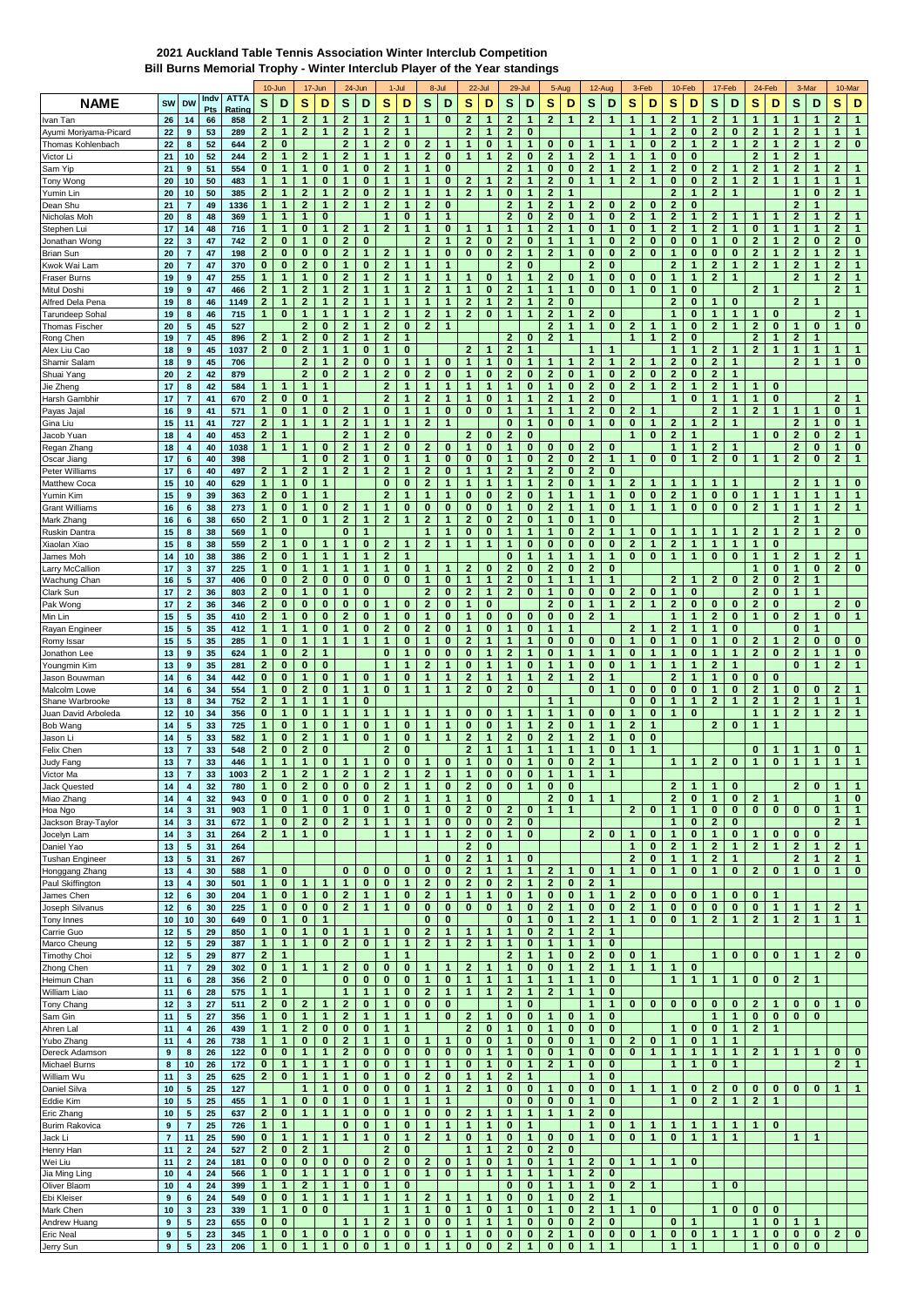## **2021 Auckland Table Tennis Association Winter Interclub Competition Bill Burns Memorial Trophy - Winter Interclub Player of the Year standings**

|                                      |                                         |                                           |                       |                       |                              | 10-Jun                   |                              | 17-Jun                       |                              | 24-Jun               |                              | 1-Jul                        |                              | 8-Jul             |                              | 22-Jul                   |                                | 29-Jul                       |                            | 5-Aug                    |                              | 12-Aug                       |                              | 3-Feb                        |              | 10-Feb       |                          | 17-Feb            |                          | 24-Feb                   |                   | 3-Mar                    |                | 10-Mar       |
|--------------------------------------|-----------------------------------------|-------------------------------------------|-----------------------|-----------------------|------------------------------|--------------------------|------------------------------|------------------------------|------------------------------|----------------------|------------------------------|------------------------------|------------------------------|-------------------|------------------------------|--------------------------|--------------------------------|------------------------------|----------------------------|--------------------------|------------------------------|------------------------------|------------------------------|------------------------------|--------------|--------------|--------------------------|-------------------|--------------------------|--------------------------|-------------------|--------------------------|----------------|--------------|
| <b>NAME</b>                          | SW                                      | <b>DW</b>                                 | Indv<br>Pts           | <b>ATTA</b><br>Rating | S                            | D                        | s                            | D                            | s                            | D                    | s                            | D                            | s                            | D                 | s                            | D                        | s                              | D                            | s                          | D                        | s                            | D                            | s                            | D                            | S            | D            | s                        | D                 | s                        | D                        | s                 | D                        | s              | D            |
| Joanna Yang                          | 9                                       | 5                                         | 23                    | 846                   | 1                            | $\bf{0}$                 | $\bf{0}$                     | 1                            | $\mathbf{1}$                 | -1                   |                              |                              |                              |                   | 1                            | 1                        | $\mathbf{2}$                   | $\mathbf{1}$                 |                            |                          | $\bf{0}$                     | $\bf{0}$                     | $\mathbf{2}$                 | $\bf{0}$                     | $\bf{0}$     | $\bf{0}$     |                          |                   |                          |                          | $\mathbf{2}$      | $\mathbf 1$              |                |              |
| Peter Wu                             | 9                                       | 5                                         | 23                    | 184                   | $\mathbf{0}$                 | $\mathbf 0$              | 0                            | $\bf{0}$                     |                              |                      | 0                            | $\bf{0}$                     | 1                            | 0                 | $\bf{0}$                     | 0                        | $\mathbf{1}$                   | $\mathbf{1}$                 | $\mathbf{1}$               | $\mathbf{1}$             | $\mathbf{1}$                 | $\bf{0}$                     | $\mathbf{1}$                 | $\mathbf{1}$                 | $\mathbf{1}$ | $\mathbf{1}$ | 0                        | $\bf{0}$          | $\mathbf{1}$             | 0                        | $\mathbf{1}$      | $\mathbf{1}$             | $\mathbf{1}$   | $\bf{0}$     |
| William Hunter                       | 9                                       | ${\bf 5}$                                 | 23                    | 375                   | $\bf{0}$                     | $\bf{0}$                 | $\mathbf{1}$                 | 0                            | $\bf{0}$                     | $\bf{0}$             | $\mathbf{1}$                 | $\mathbf{0}$                 | $\bf{0}$                     | $\mathbf{1}$      | $\mathbf{2}$                 | $\mathbf{1}$             | $\bf{0}$                       | 1                            |                            |                          | $\mathbf{1}$                 | 1                            |                              |                              | $\mathbf{2}$ | $\mathbf{1}$ | $\bf{0}$                 | $\bf{0}$          | $\bf{0}$                 | $\bf{0}$                 | $\mathbf{1}$      | $\mathbf{0}$             | 1              | $\bf{0}$     |
| Bob Inns                             | 6                                       | 11                                        | 23                    | 133                   | $\bf{0}$                     | $\mathbf{1}$             | $\bf{0}$                     | $\mathbf{1}$                 | $\bf{0}$                     | $\mathbf{1}$         |                              |                              |                              |                   | 0                            | 1                        | $\mathbf{1}$                   | $\mathbf{1}$                 | 1                          | 1                        | 1                            | 1                            | $\bf{0}$                     | $\bf{0}$                     | 1            | $\mathbf{1}$ | $\bf{0}$                 | 1                 | $\mathbf{1}$             | 1                        |                   |                          | 1              | $\mathbf{1}$ |
| Lily Li                              | 8<br>8                                  | 6<br>6                                    | 22<br>22              | 153<br>619            | 0<br>$\bf{0}$                | $\bf{0}$<br>$\bf{0}$     | $\mathbf{1}$                 | 0                            |                              |                      | $\mathbf{1}$<br>0            | $\mathbf{1}$<br>$\bf{0}$     | 0<br>$\overline{2}$          | 0<br>$\mathbf{1}$ | $\mathbf{1}$<br>1            | $\mathbf{1}$<br>1        | $\mathbf{1}$<br>1              | $\bf{0}$<br>$\mathbf{1}$     | $\overline{2}$<br>$\bf{0}$ | 1<br>1                   | $\mathbf{1}$<br>$\bf{0}$     | $\mathbf{1}$<br>$\bf{0}$     | $\mathbf{1}$<br>$\mathbf{1}$ | $\mathbf{1}$<br>$\mathbf{1}$ | $\bf{0}$     | $\pmb{0}$    | $\mathbf{1}$<br>$\bf{0}$ | $\mathbf{1}$<br>0 | $\bf{0}$<br>$\bf{0}$     | $\bf{0}$<br>1            | $\mathbf{1}$      | $\bf{0}$                 | 1              | $\bf{0}$     |
| Sophie Low<br>Yuchen Zhang           | 8                                       | $\bf 6$                                   | 22                    | 326                   | $\mathbf{1}$                 | $\bf{0}$                 | $\bf{0}$                     | 1                            | $\mathbf{1}$                 | $\mathbf 1$          | $\mathbf{1}$                 | $\mathbf{1}$                 | $\mathbf{1}$                 | 0                 | 1                            | $\mathbf{1}$             | $\mathbf{1}$                   | $\bf{0}$                     | $\bf{0}$                   | $\bf{0}$                 |                              |                              |                              |                              |              |              | 0                        | 1                 | 0                        | 0                        | 1                 | 0                        | 1              | $\mathbf{1}$ |
| Peter Dawson                         | $\overline{7}$                          | 8                                         | 22                    | 184                   |                              |                          |                              |                              |                              |                      | $\mathbf{1}$                 | $\bf{0}$                     | $\mathbf{1}$                 | $\mathbf{1}$      |                              |                          | $\mathbf{1}$                   | $\mathbf{1}$                 | 1                          | $\mathbf{1}$             | 1                            | $\mathbf{1}$                 | 0                            | $\bf{0}$                     | $\mathbf{1}$ | $\mathbf{1}$ | 0                        | 1                 | $\bf{0}$                 | $\mathbf{1}$             | $\bf{0}$          | $\bf{0}$                 | 1              | $\mathbf{1}$ |
| Chris Moon                           | 10                                      | 1                                         | 21                    | 668                   |                              |                          |                              |                              |                              |                      |                              |                              |                              |                   | 1                            | 1                        | $\overline{2}$                 | $\bf{0}$                     | $\mathbf{1}$               | $\bf{0}$                 | $\mathbf{1}$                 | $\bf{0}$                     |                              |                              | $\mathbf{2}$ | $\bf{0}$     | $\bf{0}$                 | 0                 | $\mathbf 1$              | $\bf{0}$                 | $\mathbf{1}$      | $\bf{0}$                 | $\mathbf{1}$   | $\mathbf 0$  |
| Eric Chen                            | $\boldsymbol{9}$                        | 3                                         | 21                    | 126                   |                              |                          |                              |                              | 1                            | $\bf{0}$             |                              |                              |                              | $\bf{0}$          |                              |                          |                                |                              |                            |                          |                              |                              | 1                            | $\bf{0}$                     | 1            | $\bf{0}$     | $\bf{0}$                 | 0                 | $\mathbf{1}$             | $\mathbf{1}$             | $\overline{2}$    | $\mathbf{1}$             | $\overline{2}$ | $\mathbf{1}$ |
| Frank Liu                            | 9                                       | $\mathbf{3}$                              | 21                    | 521                   | $\mathbf{2}$                 | 1                        | $\mathbf{2}$                 | 1                            | $\mathbf{1}$                 | 1                    | $\mathbf{2}$                 | $\bf{0}$                     | $\bf{0}$                     | $\bf{0}$          | 0                            | 0                        | $\bf{0}$                       | $\bf{0}$                     | $\mathbf{1}$               | 0                        | 1                            | $\bf{0}$                     |                              |                              |              |              |                          |                   |                          |                          |                   |                          |                |              |
| Ben Yunjiang                         | $\overline{7}$                          | $\overline{7}$                            | 21                    | 362                   | $\mathbf{1}$                 | $\bf{0}$                 | $\mathbf{1}$                 | $\mathbf{1}$                 | $\bf{0}$                     | $\bf{0}$             | 0                            | $\bf{0}$                     | 0                            | 1                 | 1                            | $\mathbf{1}$             | $\mathbf{2}$                   | 0                            | $\mathbf{1}$               | $\mathbf{1}$             | $\mathbf{1}$                 | $\mathbf{1}$                 | $\bf{0}$                     | 0                            | $\bf{0}$     | 0            | $\bf{0}$                 | 1                 | $\bf{0}$                 | 1                        | 0                 | $\mathbf{0}$             | 0              | $\bf{0}$     |
| Zhongjiang Sun                       | $\overline{7}$                          | $\overline{7}$                            | 21                    | 272                   | $\mathbf{1}$                 | $\mathbf{1}$             | $\mathbf{1}$                 | $\mathbf{1}$                 | -1                           | 1                    | 1                            | $\bf{0}$                     | 1                            | 1                 | 0                            | 1                        | $\bf{0}$                       | $\mathbf{1}$                 | $\mathbf{1}$               | 0                        | $\mathbf{1}$                 | $\mathbf 1$                  |                              |                              |              |              |                          |                   |                          |                          |                   |                          |                |              |
| Liming Lin<br>Phillip Sha            | 9<br>$\boldsymbol{9}$                   | $\overline{2}$<br>$\overline{\mathbf{2}}$ | 20<br>20              | 192<br>521            | $\bf{0}$<br>$\overline{2}$   | $\bf{0}$<br>$\mathbf{1}$ | $\mathbf{1}$                 | 1                            | $\bf{0}$                     | $\bf{0}$<br>1        | 0<br>$\overline{2}$          | 0<br>$\bf{0}$                | $\mathbf{2}$<br>$\mathbf{1}$ | 0<br>0            | 1<br>$\mathbf{1}$            | $\bf{0}$<br>$\bf{0}$     | $\overline{2}$<br>$\mathbf{1}$ | 1<br>$\bf{0}$                | $\bf{0}$<br>$\mathbf{1}$   | 0<br>0                   | $\mathbf{2}$<br>$\mathbf{1}$ | $\bf{0}$<br>$\bf{0}$         |                              |                              |              |              |                          |                   |                          |                          |                   |                          |                |              |
| Steven Zhu                           | $\bf{9}$                                | $\mathbf 2$                               | 20                    | 822                   | $\bf{0}$                     | $\bf{0}$                 | $\bf{0}$                     | 0                            | $\mathbf{1}$                 | $\bf{0}$             | 0                            | $\bf{0}$                     | $\mathbf{1}$                 | 0                 | $\bf{0}$                     | $\bf{0}$                 | $\overline{2}$                 | $\bf{0}$                     | $\mathbf{1}$               | 1                        | $\mathbf{2}$                 | $\bf{0}$                     | 1                            | $\bf{0}$                     | $\mathbf{1}$ | 1            | 0                        | 0                 | $\bf{0}$                 | $\bf{0}$                 |                   |                          |                |              |
| Andy Zhao                            | 8                                       | $\boldsymbol{4}$                          | 20                    | 215                   | $\mathbf{2}$                 | $\bf{0}$                 | $\bf{0}$                     | 0                            | $\mathbf{2}$                 | $\mathbf 1$          | 0                            | 0                            | $\mathbf{2}$                 | 1                 |                              |                          | $\bf{0}$                       | 1                            | $\mathbf{1}$               | 0                        | $\mathbf{1}$                 | $\mathbf{1}$                 |                              |                              |              |              |                          |                   |                          |                          |                   |                          |                |              |
| Kent Yap                             | $\bf8$                                  | $\boldsymbol{4}$                          | 20                    | 550                   | $\mathbf{1}$                 | $\bf{0}$                 | $\mathbf{2}$                 | 0                            | 1                            | 1                    | 0                            | $\mathbf{1}$                 | 0                            | 0                 | 1                            | 0                        | $\bf{0}$                       | $\bf{0}$                     |                            |                          | 1                            | $\mathbf{1}$                 |                              |                              | $\bf{0}$     | $\bf{0}$     | 1                        | 0                 | 1                        | 1                        | 0                 | $\bf{0}$                 |                |              |
| Michael Yang                         | $\overline{7}$                          | 6                                         | 20                    | 343                   | $\mathbf{1}$                 | $\mathbf{1}$             | $\mathbf{1}$                 | 0                            | 1                            | $\bf{0}$             | 0                            | $\mathbf{1}$                 | 1                            | 1                 | $\mathbf{1}$                 | $\bf{0}$                 | 1                              | $\mathbf{1}$                 | 1                          | 1                        | $\bf{0}$                     | 1                            |                              |                              |              |              |                          |                   |                          |                          |                   |                          |                |              |
| Amaan Merchant                       | 8                                       | 3                                         | 19                    | 162                   | $\mathbf{1}$                 | $\bf{0}$                 | $\mathbf{1}$                 | 0                            | $\mathbf{1}$                 | 1                    | $\overline{2}$               | $\mathbf{1}$                 |                              |                   |                              |                          | $\mathbf{1}$                   | $\mathbf{1}$                 | 1                          | $\bf{0}$                 | $\mathbf{1}$                 | $\bf{0}$                     |                              |                              |              |              |                          |                   |                          |                          |                   |                          |                |              |
| David Zhang                          | 8                                       | $\mathbf{3}$                              | 19                    | 311                   | $\mathbf{1}$                 | $\bf{0}$                 | $\mathbf{1}$                 | 1                            | $\mathbf{1}$                 | 1                    | 1                            | $\bf{0}$                     | 1.                           | 0                 |                              |                          | $\mathbf{1}$                   | $\mathbf{1}$                 | $\mathbf{1}$               | 0                        | 1                            | $\bf{0}$                     |                              |                              |              |              |                          |                   |                          |                          |                   |                          |                |              |
| Robert Jackson-Mee                   | 8                                       | 3                                         | 19                    | 211                   | $\mathbf{1}$                 | $\bf{0}$                 | $\mathbf{2}$                 | $\mathbf{1}$                 | $\mathbf{1}$                 | $\bf{0}$             |                              |                              | $\mathbf{2}$                 | 0                 | $\bf{0}$                     | 1                        | $\mathbf{1}$                   | $\bf{0}$                     | 1                          | $\mathbf{1}$             | 0                            | $\bf{0}$                     |                              |                              |              |              |                          |                   |                          |                          |                   |                          |                |              |
| Frank Chen                           | $\overline{7}$                          | ${\bf 5}$                                 | 19                    | 560                   | $\bf{0}$                     | $\mathbf{1}$             | $\mathbf{1}$                 | 0                            | 1                            | 1                    | $\mathbf{z}$                 | $\mathbf{1}$                 | $\bf{0}$                     | $\bf{0}$          | 1                            | 0                        | $\bf{0}$                       | 0                            | $\bf{0}$                   | $\mathbf{1}$             | 0                            | $\bf{0}$<br>$\overline{1}$   | $\mathbf{1}$                 | $\bf{0}$                     | $\bf{0}$     | $\bf{0}$     | $\mathbf 1$              | 0                 | $\bf{0}$                 | $\mathbf 1$              |                   |                          |                |              |
| Gavin Ding<br><b>Bruce Penberthy</b> | 8<br>$\overline{7}$                     | $\overline{\mathbf{2}}$<br>4              | 18<br>18              | 679<br>163            | $\mathbf{1}$                 | $\mathbf{1}$             | 1<br>$\mathbf{2}$            | 0<br>0                       | $\mathbf{2}$<br>$\mathbf{1}$ | $\bf{0}$<br>$\bf{0}$ | $\mathbf{2}$                 | $\bf{0}$                     |                              |                   | $\bf{0}$                     | $\bf{0}$                 | 1                              | 0                            |                            |                          | $\mathbf{1}$                 |                              | 1                            | 1                            | 1            | $\mathbf{1}$ | 1                        | 1                 | $\overline{1}$           | $\mathbf{1}$             |                   |                          |                |              |
| Cecilia Huang                        | $\overline{7}$                          | $\boldsymbol{4}$                          | 18                    | 583                   | 1                            | $\mathbf{1}$             | $\mathbf{1}$                 | $\bf{0}$                     |                              |                      | $\mathbf{1}$                 | $\bf{0}$                     | $\mathbf{2}$                 | 1                 | 1                            | 0                        | $\bf{0}$                       | $\bf{0}$                     | $\mathbf{1}$               | 1                        | 0                            | 1                            |                              |                              |              |              |                          |                   |                          |                          |                   |                          |                |              |
| Kyden Chan                           | $\overline{7}$                          | $\boldsymbol{4}$                          | 18                    | 157                   | $\mathbf{2}$                 | $\mathbf{1}$             | $\mathbf{2}$                 | 1                            |                              |                      | $\mathbf{2}$                 | $\mathbf{1}$                 | $\mathbf{0}$                 | 0                 | $\bf{0}$                     | 0                        |                                |                              | $\bf{0}$                   | $\bf{0}$                 | 0                            | $\mathbf{1}$                 | 1                            | $\bf{0}$                     |              |              |                          |                   |                          |                          |                   |                          |                |              |
| Mikey Wan                            | $\overline{7}$                          | $\boldsymbol{4}$                          | 18                    | 323                   |                              |                          | $\bf{0}$                     | $\bf{0}$                     | 1                            | $\mathbf 0$          | 0                            | $\bf{0}$                     | 1                            | $\mathbf{1}$      | 1                            | 0                        | $\mathbf{1}$                   | $\mathbf{1}$                 | $\mathbf{1}$               | $\mathbf{1}$             | $\mathbf{2}$                 | $\mathbf{1}$                 |                              |                              |              |              |                          |                   |                          |                          |                   |                          |                |              |
| Zachary Wang                         | $\overline{7}$                          | 4                                         | 18                    | 702                   |                              |                          | $\bf{0}$                     | $\mathbf{1}$                 | $\mathbf{1}$                 | $\bf{0}$             |                              |                              | $\mathbf{1}$                 | 1                 | $\mathbf{2}$                 | $\mathbf{1}$             | 1                              | $\mathbf{1}$                 |                            |                          | $\mathbf{2}$                 | $\bf{0}$                     |                              |                              |              |              |                          |                   |                          |                          |                   |                          |                |              |
| Allen Zhu                            | 8                                       | 1                                         | 17                    | 586                   |                              |                          | $\overline{2}$               | $\bf{0}$                     |                              |                      | $\overline{2}$               | $\mathbf{1}$                 | $\mathbf{2}$                 | 0                 |                              |                          | $\mathbf{1}$                   | 0                            |                            |                          | $\mathbf{1}$                 | $\bf{0}$                     |                              |                              |              |              |                          |                   |                          |                          |                   |                          |                |              |
| Ben Jung                             | $\overline{7}$                          | $\mathbf 3$                               | 17                    | 800                   | $\mathbf{0}$                 | $\bf{0}$                 | $\bf{0}$                     | $\bf{0}$                     | -1                           | $\bf{0}$             | 1                            | $\mathbf{1}$                 | $\mathbf{1}$                 | 1                 | $\bf{0}$                     | 0                        | $\bf{0}$                       | $\bf{0}$                     | $\mathbf{1}$               | $\bf{0}$                 |                              |                              |                              |                              | $\bf{0}$     | 0            | $\bf{0}$                 | 0                 | $\mathbf{2}$             | 1                        | $\bf{0}$          | $\bf{0}$                 | $\mathbf{1}$   | $\bf{0}$     |
| Jenny Yan                            | $\overline{7}$<br>$\overline{7}$        | 3<br>$\mathbf{3}$                         | 17<br>17              | 313<br>689            | $\mathbf{0}$<br>$\mathbf{1}$ | $\bf{0}$<br>$\bf{0}$     | $\mathbf{1}$<br>$\mathbf{1}$ | $\bf{0}$<br>0                | $\mathbf{1}$<br>$\bf{0}$     | $\bf{0}$<br>$\bf{0}$ | 1<br>0                       | $\bf{0}$<br>$\mathbf{1}$     | $\mathbf{1}$<br>$\mathbf{2}$ | 0<br>$\bf{0}$     | $\mathbf{1}$<br>$\mathbf{1}$ | 0<br>0                   | $\mathbf{1}$<br>$\mathbf{1}$   | $\mathbf{1}$<br>$\mathbf{1}$ | $\bf{0}$<br>$\bf{0}$       | $\mathbf{1}$<br>$\bf{0}$ | $\mathbf{1}$<br>$\mathbf{1}$ | $\mathbf{1}$<br>$\mathbf{1}$ |                              |                              |              |              |                          |                   |                          |                          |                   |                          |                |              |
| Thomas Khedhir<br>Lynn Huang         | $6\phantom{1}6$                         | ${\bf 5}$                                 | 17                    | 294                   | $\bf{0}$                     | $\bf{0}$                 | $\bf{0}$                     | 0                            | 1                            | 1                    | 1                            | 1                            |                              |                   | 1                            | $\bf{0}$                 | $\mathbf{2}$                   | $\mathbf{1}$                 | $\bf{0}$                   | 1                        | 1                            | 1                            |                              |                              |              |              |                          |                   |                          |                          |                   |                          |                |              |
| Nick Ning                            | $\bf 6$                                 | 5                                         | 17                    | 505                   |                              |                          | $\mathbf{1}$                 | 0                            | $\bf{0}$                     | 1                    | 0                            | $\bf{0}$                     | 1                            | 1                 | $\bf{0}$                     | $\bf{0}$                 |                                |                              |                            |                          |                              |                              | 0                            | $\mathbf{1}$                 | 1            | $\bf{0}$     | $\bf{0}$                 | 0                 | $\bf{0}$                 | $\bf{0}$                 | $\mathbf{1}$      | $\mathbf{1}$             | $\mathbf{2}$   | $\mathbf{1}$ |
| Samuel Cheung                        | $6\phantom{1}6$                         | ${\bf 5}$                                 | 17                    | 163                   | $\mathbf{1}$                 | $\mathbf{1}$             | $\overline{2}$               | $\mathbf{1}$                 | $\mathbf{2}$                 | $\mathbf 1$          | 0                            | $\mathbf{1}$                 | $\bf{0}$                     | 0                 | $\bf{0}$                     | 0                        | $\bf{0}$                       | $\bf{0}$                     | $\bf{0}$                   | 0                        | 1                            | $\mathbf 1$                  |                              |                              |              |              |                          |                   |                          |                          |                   |                          |                |              |
| Weiguo Ding                          | 6                                       | 5                                         | 17                    | 462                   | $\mathbf{1}$                 | $\mathbf{1}$             | $\mathbf{1}$                 | 1                            | $\bf{0}$                     | $\bf{0}$             | 0                            | $\bf{0}$                     | $\mathbf{0}$                 | 0                 | $\bf{0}$                     | 0                        | $\bf{0}$                       | 1                            | $\mathbf{1}$               | 1                        | 0                            | $\mathbf 1$                  | 1                            | $\bf{0}$                     | 1            | 0            | 0                        | 0                 | -1                       | $\bf{0}$                 |                   |                          |                |              |
| <b>Tutty Tanfana</b>                 | $\bf8$                                  | $\pmb{0}$                                 | 16                    | 646                   | 0                            | $\bf{0}$                 | $\mathbf{1}$                 | 0                            |                              |                      | $\mathbf{1}$                 | $\bf{0}$                     | 1                            | 0                 | $\mathbf{1}$                 | 0                        | $\mathbf{1}$                   | $\bf{0}$                     | $\mathbf{2}$               | $\bf{0}$                 | 0                            | $\bf{0}$                     | $\bf{0}$                     | $\bf{0}$                     | 1            | $\bf{0}$     |                          |                   |                          |                          |                   |                          |                |              |
| Bei Zhang                            | $\overline{\mathbf{4}}$                 | 8                                         | 16                    | 608                   | $\bf{0}$                     | $\mathbf{1}$             | $\bf{0}$                     | 1                            | $\bf{0}$                     | $\bf{0}$             |                              |                              | $\bf{0}$                     | 1                 | 1                            | $\mathbf{1}$             | 0                              | $\mathbf{1}$                 | $\mathbf{1}$               | $\bf{0}$                 | $\bf{0}$                     | $\bf{0}$                     | $\bf{0}$                     | 1                            | 0            | $\mathbf{1}$ | $\mathbf{2}$             | 1                 | $\bf{0}$                 | $\bf{0}$                 | 0                 | $\bf{0}$                 |                |              |
| Sean Wen                             | $\overline{7}$                          | 1                                         | 15                    | 528                   |                              |                          | 1                            | 1                            | $\mathbf{2}$                 | $\bf{0}$             |                              |                              |                              | 0                 | 1                            | $\bf{0}$                 | $\mathbf{1}$                   | $\bf{0}$                     |                            |                          | $\mathbf{1}$                 | $\bf{0}$                     |                              |                              |              |              |                          |                   |                          |                          |                   |                          |                |              |
| Aurora Lim                           | $\bf 6$                                 | $\mathbf 3$                               | 15                    | 495                   | $\mathbf{0}$                 | $\bf{0}$<br>$\mathbf{1}$ | $\bf{0}$<br>$\mathbf{2}$     | $\bf{0}$<br>$\bf{0}$         | $\mathbf{1}$                 | 1                    | 0                            | $\mathbf{1}$<br>$\bf{0}$     | $\bf{0}$                     | $\bf{0}$          | $\bf{0}$                     | $\bf{0}$                 | $\mathbf{1}$                   |                              | 1                          |                          | 1                            | $\bf{0}$<br>$\mathbf{1}$     |                              |                              |              |              | $\overline{2}$           | $\mathbf{1}$      |                          |                          | $\mathbf{2}$      | $\bf{0}$                 |                |              |
| Jeremy Okada<br>Leo Mamedov          | 6<br>$6\phantom{1}6$                    | 3<br>$\mathbf{3}$                         | 15<br>15              | 579<br>636            | $\mathbf{0}$<br>$\mathbf{0}$ | $\bf{0}$                 | $\mathbf{1}$                 | $\mathbf{0}$                 | $\bf{0}$                     | $\mathbf{1}$         | $\mathbf{2}$<br>$\mathbf{1}$ | $\bf{0}$                     | $\mathbf{2}$                 | 1                 |                              |                          | $\bf{0}$                       | $\bf{0}$<br>0                | $\mathbf{2}$               | 1<br>$\mathbf{1}$        | $\bf{0}$                     |                              |                              |                              | 0            | $\bf{0}$     | 0                        | 0                 |                          |                          |                   |                          |                |              |
| George Qiao                          | $\overline{7}$                          | 0                                         | 14                    | 113                   |                              |                          |                              |                              |                              |                      |                              |                              |                              |                   |                              |                          |                                |                              |                            |                          |                              |                              |                              |                              | $\bf{0}$     | $\bf{0}$     | $\mathbf{2}$             | 0                 | $\mathbf{1}$             | $\bf{0}$                 | $\mathbf{2}$      | $\bf{0}$                 | $\mathbf{z}$   | $\bf{0}$     |
| Aidong Li                            | $\bf 6$                                 | $\overline{\mathbf{2}}$                   | 14                    | 292                   |                              |                          | 1                            | $\bf{0}$                     |                              |                      | 1                            | $\bf{0}$                     |                              |                   | $\overline{2}$               | $\mathbf{1}$             | 1                              | $\bf{0}$                     | $\mathbf{1}$               | 0                        |                              |                              | $\bf{0}$                     | $\mathbf{1}$                 |              |              |                          |                   |                          |                          |                   |                          |                |              |
| Heymans Lo                           | $6\phantom{1}6$                         | $\mathbf 2$                               | 14                    | 592                   | $\mathbf{0}$                 | $\bf{0}$                 | $\mathbf{1}$                 | $\mathbf{1}$                 | $\mathbf{2}$                 | $\bf{0}$             | 0                            | $\bf{0}$                     |                              |                   |                              |                          | $\mathbf{1}$                   | $\bf{0}$                     | $\mathbf{2}$               | $\mathbf{1}$             | 0                            | $\bf{0}$                     |                              |                              |              |              |                          |                   |                          |                          |                   |                          |                |              |
| Jayden Cheung                        | $\bf 6$                                 | $\mathbf 2$                               | 14                    | 375                   |                              |                          | $\mathbf{2}$                 | 0                            | $\mathbf{1}$                 | 1                    |                              |                              |                              |                   | $\bf{0}$                     | $\bf{0}$                 | $\mathbf{1}$                   | $\mathbf{1}$                 |                            |                          | $\mathbf{2}$                 | $\bf{0}$                     |                              |                              |              |              |                          |                   |                          |                          |                   |                          |                |              |
| Jessie Young                         | $6\phantom{1}6$                         | $\mathbf 2$                               | 14                    | 171                   | $\mathbf{2}$                 | $\mathbf{1}$             | $\mathbf{1}$                 | $\bf{0}$                     | $\mathbf{1}$                 | $\bf{0}$             |                              |                              | 1                            | $\mathbf{1}$      |                              |                          | $\bf{0}$                       | $\bf{0}$                     | $\bf{0}$                   | $\mathbf 0$              | $\mathbf{1}$                 | $\bf{0}$                     |                              |                              |              |              |                          |                   |                          |                          |                   |                          |                |              |
| Kate Wang                            | 6                                       | $\mathbf 2$                               | 14                    | 207                   | 0                            | $\mathbf{1}$             |                              |                              |                              |                      |                              |                              |                              |                   | 1                            | 1                        |                                |                              |                            |                          |                              |                              | $\mathbf{2}$                 | $\bf{0}$                     | $\mathbf{2}$ | 0            | 1                        | 0                 |                          |                          | 0                 | 0                        |                |              |
| Jason Yip                            | $\bf 6$                                 | 1<br>$\mathbf{1}$                         | 13<br>13              | 407                   | 1                            | $\mathbf{1}$             | 1<br>$\mathbf{1}$            | 0<br>$\mathbf{1}$            | 1                            | 0<br>$\bf{0}$        | $\mathbf{2}$<br>$\mathbf{2}$ | 0<br>$\bf{0}$                | $\mathbf{1}$                 | 0                 |                              |                          |                                |                              |                            |                          |                              |                              |                              |                              |              |              |                          |                   | $\overline{2}$           | $\mathbf{0}$             |                   |                          |                |              |
| Jo Shaw<br>Lisa Gear                 | $6\phantom{1}6$<br>6                    | $\mathbf{1}$                              | 13                    | 775<br>213            |                              |                          | $\mathbf{1}$                 | $\bf{0}$                     |                              |                      | $\mathbf{2}$                 | $\mathbf{1}$                 |                              |                   | $\overline{2}$               | $\bf{0}$                 |                                |                              | $\bf{0}$                   | 0                        |                              |                              | $\bf{0}$                     | 0                            |              |              | $\mathbf{1}$             | 0                 |                          |                          |                   |                          |                |              |
| Tetyana Sulimova                     | $6\phantom{1}6$                         | 1                                         | 13                    | 431                   | $\mathbf{2}$                 | 0                        | $\mathbf{1}$                 | 0                            | $\bf{0}$                     | $\bf{0}$             | $\mathbf{1}$                 | $\bf{0}$                     |                              |                   | $\mathbf{2}$                 | $\mathbf{1}$             | $\bf{0}$                       | 0                            | $\bf{0}$                   | $\bf{0}$                 |                              |                              |                              |                              |              |              |                          |                   |                          |                          |                   |                          |                |              |
| Alan Zhang                           | ${\bf 5}$                               | $\mathbf{3}$                              | 13                    | 599                   | $\bf{0}$                     | $\bf{0}$                 | 1                            | 0                            | $\bf{0}$                     | $\mathbf{1}$         | $\boldsymbol{2}$             | $\mathbf{1}$                 | 0                            | 0                 |                              |                          |                                |                              | 1                          | 0                        | 0                            | $\bf{0}$                     | $\mathbf{1}$                 | 0                            | 0            | $\mathbf{1}$ |                          |                   | $\bf{0}$                 | $\bf{0}$                 |                   |                          |                |              |
| <b>Blaine Wu</b>                     | $\overline{\mathbf{5}}$                 | 3                                         | 13                    | 550                   |                              |                          | $\bf{0}$                     | $\bf{0}$                     | $\bf{0}$                     | 1                    | $\overline{2}$               | $\bf{0}$                     | $\mathbf{1}$                 | $\mathbf 0$       | $\mathbf{1}$                 | $\bf{0}$                 | $\bf{0}$                       | $\bf{0}$                     | 1                          | $\mathbf{1}$             | $\bf{0}$                     | $\mathbf{1}$                 |                              |                              |              |              |                          |                   |                          |                          |                   |                          |                |              |
| Chok Guan Chan                       | $\sqrt{5}$                              | $\mathbf 3$                               | 13                    | 236                   |                              |                          | $\mathbf{0}$                 | $\mathbf{0}$                 | $\bf{0}$                     | $\mathbf 0$          | $\bf{0}$                     | $\bf{0}$                     | $\mathbf{1}$                 | 0                 | $\mathbf{2}$                 | $\bf{0}$                 | $\mathbf{1}$                   | $\mathbf{1}$                 | $\mathbf{1}$               | 0                        | 0                            | $\mathbf{1}$                 |                              |                              |              |              | $\mathbf{0}$             | $\mathbf{1}$      | $\mathbf{0}$             | $\mathbf 0$              |                   |                          |                |              |
| <b>Bozidar Zutic</b>                 | $\overline{\mathbf{4}}$                 | ${\bf 5}$                                 | 13                    | 462                   | 0                            | $\mathbf 0$              | $\bf{0}$                     | $\mathbf{1}$                 | $\blacktriangleleft$         | $\mathbf{1}$         | $\mathbf{1}$                 | $\mathbf{1}$                 | $\mathbf 0$                  | $\overline{1}$    |                              |                          | $\mathbf{1}$                   | $\bf{0}$                     | $\mathbf{1}$               | $\bf{0}$                 | $\bf{0}$                     | $\mathbf{1}$                 |                              |                              |              |              |                          |                   |                          |                          |                   |                          |                |              |
| Stanley Ho                           | $\boldsymbol{4}$                        | ${\bf 5}$                                 | 13                    | 398                   | $\bf{0}$                     | $\mathbf{1}$             | $\bf{0}$                     | $\mathbf 0$                  | $\mathbf{1}$                 | $\mathbf{1}$         | $\bf{0}$                     | $\bf{0}$                     |                              |                   | $\mathbf{z}$                 | $\mathbf{1}$             | $\bf{0}$                       | $\mathbf{1}$                 | $\bf{0}$                   | $\mathbf{1}$             | $\mathbf{1}$                 | $\bf{0}$                     |                              |                              |              |              |                          |                   |                          |                          |                   |                          |                |              |
| Austin Yu<br>Wilfred Lan             | $\mathbf 3$<br>$\mathbf 3$              | $\overline{7}$<br>$\bf 7$                 | 13<br>13              | 370<br>565            | $\mathbf{0}$<br>0            | $\bf{0}$<br>$\mathbf{1}$ | $\mathbf{1}$<br>$\bf{0}$     | $\mathbf{0}$<br>$\mathbf{1}$ | $\mathbf{1}$<br>$\mathbf{1}$ | 1<br>$\mathbf{1}$    | 0<br>$\mathbf{1}$            | $\mathbf{1}$<br>$\mathbf{1}$ | $\mathbf{0}$<br>$\bf{0}$     | $\mathbf{1}$<br>1 | $\bf{0}$<br>0                | $\bf{0}$<br>$\bf{0}$     | $\bf{0}$<br>$\bf{0}$           | $\bf{0}$<br>$\bf{0}$         | $\mathbf{1}$<br>$\bf{0}$   | $\mathbf{1}$<br>1        | $\bf{0}$<br>$\mathbf{1}$     | $\mathbf{1}$<br>$\mathbf{1}$ | $\mathbf{0}$                 | $\bf{0}$                     | $\bf{0}$     | $\mathbf{0}$ | $\mathbf{0}$             | $\bf{0}$          | $\bf{0}$                 | $\mathbf{1}$             | $\bf{0}$          | $\mathbf{0}$             | $\mathbf{0}$   | $\mathbf{1}$ |
| Anson Tse                            | ${\bf 5}$                               | $\mathbf 2$                               | 12                    | 222                   |                              |                          |                              |                              |                              |                      |                              |                              |                              |                   | $\mathbf{2}$                 | $\bf{0}$                 | $\bf{0}$                       | $\bf{0}$                     | $\mathbf{1}$               | $\mathbf{1}$             | 2 <sub>1</sub>               | $\mathbf{1}$                 |                              |                              |              |              |                          |                   |                          |                          |                   |                          |                |              |
| David Guo                            | 5                                       | $\mathbf 2$                               | 12                    | 704                   | $\mathbf{1}$                 | $\mathbf{1}$             |                              |                              | $\bf{0}$                     | $\mathbf{1}$         |                              |                              | $\mathbf{1}$                 | $\bf{0}$          | $\mathbf{2}$                 | $\bf{0}$                 |                                |                              | $\mathbf{1}$               | $\bf{0}$                 |                              |                              |                              |                              |              |              |                          |                   |                          |                          |                   |                          |                |              |
| Adrian Soh                           | $\overline{\mathbf{4}}$                 | $\boldsymbol{4}$                          | 12                    | 963                   |                              |                          | $\mathbf{1}$                 | $\mathbf{1}$                 | $\mathbf{1}$                 | $\mathbf{1}$         |                              |                              | $\bf{0}$                     | $\mathbf{1}$      | $\mathbf{1}$                 | $\mathbf{1}$             |                                |                              | $\mathbf{1}$               | $\bf{0}$                 |                              |                              |                              |                              |              |              |                          |                   |                          |                          |                   |                          |                |              |
| Craig Neeve                          | $\pmb{4}$                               | 4                                         | 12                    | 545                   |                              |                          |                              |                              | $\mathbf{1}$                 | $\bf{0}$             | 0                            | $\bf{0}$                     | $\mathbf 0$                  | $\mathbf{1}$      | 1                            | 1                        | $\mathbf{1}$                   | $\mathbf{1}$                 |                            |                          | 1                            | $\mathbf{1}$                 |                              |                              |              |              |                          |                   |                          |                          |                   |                          |                |              |
| Dema Sharov                          | 4                                       | 4                                         | 12                    | 299                   | $\mathbf{0}$                 | $\bf{0}$                 | $\mathbf{1}$                 | $\mathbf{1}$                 | $\mathbf{1}$                 | $\bf{0}$             | 0                            | $\mathbf{1}$                 | $\mathbf{1}$                 | $\bf{0}$          | $\bf{0}$                     | $\bf{0}$                 | $\mathbf{1}$                   | $\mathbf{1}$                 | $\bf{0}$                   | 0                        | 0                            | $\mathbf{1}$                 |                              |                              |              |              |                          |                   |                          |                          |                   |                          |                |              |
| Natacha Williams                     | $\mathbf{3}$                            | $\bf 6$                                   | 12                    | 105                   | $\mathbf{0}$                 | $\mathbf{1}$             | $\bf{0}$                     | $\mathbf{1}$                 | $\mathbf{1}$                 | $\mathbf{1}$         | $\bf{0}$                     | $\mathbf{1}$                 | $\mathbf 0$                  | $\bf{0}$          | $\bf{0}$                     | $\mathbf{1}$             | $\mathbf{2}$                   | $\mathbf{1}$                 | $\bf{0}$                   | $\bf{0}$                 | $\bf{0}$                     | $\mathbf 0$                  |                              |                              |              |              |                          |                   |                          |                          |                   |                          |                |              |
| Henry Chan                           | ${\bf 5}$                               | $\mathbf{1}$                              | 11                    | 523                   |                              |                          | $\mathbf{0}$                 | $\mathbf{0}$                 | $\mathbf{2}$                 | $\mathbf 0$          | $\bf{0}$                     | $\bf{0}$                     | 1                            | $\bf{0}$          |                              |                          |                                |                              | $\mathbf{1}$               | $\mathbf{1}$             | $\mathbf{1}$                 | $\mathbf{0}$                 |                              |                              |              |              |                          |                   |                          |                          |                   |                          |                |              |
| Keith Challis<br>Doug Pattinson      | ${\bf 5}$<br>$\pmb{4}$                  | $\ddot{\phantom{0}}$<br>$\mathbf{3}$      | 11<br>11              | 59<br>642             | $\mathbf{0}$                 | $\bf{0}$                 | $\mathbf{1}$                 | $\bf{0}$                     | $\bf{0}$                     | $\mathbf 0$          | $\mathbf{1}$                 | $\bf{0}$                     | 1                            | $\bf{0}$          | $\bf{0}$<br>1                | $\bf{0}$<br>$\mathbf{1}$ | $\bf{0}$                       | $\bf{0}$                     | $\mathbf{1}$               | $\bf{0}$                 | $\bf{0}$<br>$\mathbf{2}$     | $\bf{0}$<br>$\mathbf{1}$     |                              |                              | $\bf{0}$     | $\bf{0}$     | $\mathbf 0$              | 0                 | $\bf{0}$<br>$\mathbf{1}$ | $\bf{0}$<br>$\mathbf{1}$ | $\mathbf{1}$<br>0 | $\mathbf{1}$<br>$\bf{0}$ | $\mathbf{0}$   | $\bf{0}$     |
| Michael Wang                         | $\pmb{4}$                               | $\mathbf{3}$                              | 11                    | 402                   |                              |                          |                              |                              | $\bf{0}$                     | 1                    | 0                            | $\bf{0}$                     | $\bf{0}$                     | $\bf{0}$          | 0                            | 0                        | $\bf{0}$                       | $\mathbf{1}$                 | 0                          | $\bf{0}$                 |                              |                              | $\bf{0}$                     | $\bf{0}$                     |              |              | $\mathbf{1}$             | 0                 | $\bf{0}$                 | $\bf{0}$                 | $\mathbf{2}$      | $\mathbf{1}$             | $\mathbf{1}$   | $\bf{0}$     |
| Jack Chen                            | $\mathbf{3}$                            | ${\bf 5}$                                 | 11                    | 742                   | $\mathbf{1}$                 | $\bf{0}$                 | $\mathbf{1}$                 | $\mathbf{1}$                 | $\bf{0}$                     | $\mathbf 0$          |                              |                              | $\mathbf{0}$                 | $\mathbf{1}$      | $\mathbf{1}$                 | $\mathbf{1}$             | $\bf{0}$                       | $\mathbf{1}$                 | $\bf{0}$                   | $\mathbf{1}$             |                              |                              |                              |                              |              |              |                          |                   |                          |                          |                   |                          |                |              |
| Conrad Ang                           | 5                                       | $\pmb{0}$                                 | 10                    | 622                   |                              |                          |                              |                              |                              |                      | $\mathbf{2}$                 | $\bf{0}$                     |                              |                   |                              |                          |                                |                              | $\mathbf{2}$               | $\mathbf{0}$             | $\mathbf{1}$                 | $\mathbf 0$                  |                              |                              |              |              |                          |                   |                          |                          |                   |                          |                |              |
| John Zhu                             | $\overline{\mathbf{4}}$                 | $\mathbf 2$                               | 10                    | 349                   | $\mathbf{2}$                 | $\mathbf{1}$             |                              |                              |                              |                      |                              |                              | $\mathbf{2}$                 | $\mathbf{1}$      |                              |                          |                                |                              |                            |                          |                              |                              |                              |                              |              |              |                          |                   |                          |                          |                   |                          |                |              |
| Mike Xie                             | 4                                       | $\mathbf{1}$                              | 9                     | 331                   | $\mathbf{1}$                 | $\bf{0}$                 |                              |                              | 1                            | $\bf{0}$             | $\bf{0}$                     | $\bf{0}$                     | $\mathbf{1}$                 | $\mathbf{0}$      | $\bf{0}$                     | $\mathbf{1}$             | $\mathbf{1}$                   | $\bf{0}$                     |                            |                          | 0                            | $\bf{0}$                     |                              |                              |              |              |                          |                   |                          |                          |                   |                          |                |              |
| Dave Walker                          | $\mathbf 3$                             | $\mathbf 3$                               | 9                     | 582                   |                              |                          |                              |                              |                              |                      |                              |                              |                              |                   |                              |                          |                                |                              | $\mathbf{1}$               | 0                        | 0                            | $\mathbf{1}$                 |                              |                              | $\mathbf{1}$ | $\bf{0}$     |                          |                   | $\mathbf{1}$             | $\mathbf{1}$             | $\bf{0}$          | $\bf{0}$                 | $\mathbf{0}$   | $\mathbf{1}$ |
| Jae Lee                              | $\mathbf{3}$                            | $\mathbf{3}$                              | 9                     | 977                   |                              |                          |                              |                              |                              |                      | 0                            | $\bf{0}$                     | $\mathbf{2}$                 | $\mathbf{1}$      |                              |                          |                                |                              | $\mathbf{0}$               | $\mathbf{1}$             | $\mathbf{1}$                 | $\mathbf{1}$                 |                              |                              |              | $\mathbf{1}$ |                          |                   | $\mathbf{0}$             |                          |                   |                          |                | $\mathbf{1}$ |
| Kevin Fogarty<br>Lucas Tian          | $\mathbf{3}$<br>$\overline{\mathbf{3}}$ | $\mathbf{3}$<br>$\mathbf 3$               | $\boldsymbol{9}$<br>9 | 670<br>540            | $\mathbf{1}$                 | $\mathbf{1}$             |                              |                              | $\mathbf{1}$                 | $\overline{1}$       |                              |                              | $\bf{0}$                     | $\bf{0}$          | $\mathbf{1}$                 | $\mathbf{1}$             |                                |                              | $\bf{0}$                   | $\bf{0}$                 |                              |                              |                              |                              | $\mathbf{z}$ |              |                          |                   |                          | $\mathbf{1}$             | 0                 | $\bf{0}$                 | $\mathbf{1}$   |              |
| Michael Weinstock                    | $\mathbf{3}$                            | $\mathbf{3}$                              | 9                     | 471                   |                              |                          |                              |                              |                              |                      |                              |                              | $\mathbf{1}$                 | $\mathbf{1}$      | $\mathbf{1}$                 | $\bf{0}$                 |                                |                              | $\mathbf{0}$               | $\mathbf 0$              |                              |                              |                              |                              | 1            | 1            | $\mathbf{0}$             | $\bf{0}$          |                          |                          | $\bf{0}$          | $\bf{0}$                 | $\mathbf 0$    | $\mathbf{1}$ |
| Ranjit Daniel                        | $\mathbf 3$                             | $\mathbf 3$                               | 9                     | 363                   |                              |                          |                              |                              |                              |                      |                              |                              |                              |                   |                              |                          |                                |                              |                            |                          |                              |                              |                              |                              | $\mathbf{2}$ | $\mathbf{1}$ |                          |                   |                          |                          | $\mathbf{1}$      | $\mathbf{1}$             | $\bf{0}$       | $\mathbf{1}$ |
| Sharveash Jutty Dinesh               | $\mathbf{3}$                            | $\mathbf{3}$                              | 9                     | 332                   |                              |                          | $\mathbf{1}$                 | 1                            | $\bf{0}$                     | $\mathbf 0$          |                              |                              |                              |                   | $\bf{0}$                     | $\bf{0}$                 | $\bf{0}$                       | $\bf{0}$                     |                            |                          | $\mathbf{0}$                 | $\mathbf 0$                  |                              |                              | $\bf{0}$     | $\mathbf{1}$ |                          |                   |                          |                          | 0                 | $\mathbf{1}$             | $\mathbf{2}$   | $\mathbf 0$  |
| William Weinstock                    | $\mathbf 3$                             | $\mathbf{3}$                              | 9                     | 551                   | $\mathbf{1}$                 | $\bf{0}$                 | $\mathbf{0}$                 | $\mathbf{0}$                 | $\mathbf{0}$                 | $\bf{0}$             | $\bf{0}$                     | $\bf{0}$                     | $\mathbf{0}$                 | $\bf{0}$          | $\bf{0}$                     | $\mathbf{1}$             |                                |                              |                            |                          |                              |                              |                              |                              | 0            | $\mathbf{1}$ | $\mathbf{0}$             | $\mathbf 0$       |                          |                          | 0                 | $\mathbf{0}$             | 2 <sup>2</sup> | $\mathbf{1}$ |
| Linjuan Meng                         | $\mathbf{2}$                            | ${\bf 5}$                                 | 9                     | 148                   | $\mathbf{1}$                 | $\mathbf{1}$             | $\bf{0}$                     | $\mathbf{1}$                 | $\bf{0}$                     | $\mathbf{1}$         | $\bf{0}$                     | $\bf{0}$                     | $\mathbf{1}$                 | $\mathbf{1}$      | $\mathbf 0$                  | $\mathbf{1}$             |                                |                              |                            |                          |                              |                              |                              |                              |              |              |                          |                   |                          |                          |                   |                          |                |              |
| Lisa Li                              | $\mathbf 2$                             | ${\bf 5}$                                 | 9                     | 233                   | $\bf{0}$                     | $\mathbf{1}$             | $\bf{0}$                     | $\mathbf{1}$                 | $\bf{0}$                     | $\bf{0}$             |                              |                              | $\mathbf{0}$                 | $\mathbf{1}$      |                              |                          |                                |                              | $\mathbf{1}$               | $\mathbf{1}$             | $\mathbf{1}$                 | $\mathbf{1}$                 |                              |                              |              |              |                          |                   |                          |                          |                   |                          |                |              |
| Fan Zhang                            | 4                                       | 0                                         | 8                     | 362                   |                              |                          |                              |                              |                              |                      |                              |                              |                              |                   |                              |                          |                                |                              | $\mathbf{2}$               | $\bf{0}$                 | $\mathbf{2}$                 | $\bf{0}$                     |                              |                              |              |              |                          |                   |                          |                          |                   |                          |                |              |
| Benjamin Ye                          | $\mathbf{3}$                            | $\mathbf{2}$                              | 8                     | 519                   | $\mathbf{0}$                 | $\mathbf{1}$             |                              |                              | $\mathbf{1}$                 | $\overline{1}$       |                              |                              | $\mathbf{1}$                 | 0                 |                              |                          | $\mathbf{1}$                   | $\bf{0}$                     |                            |                          | 0                            | $\bf{0}$                     |                              |                              |              |              |                          |                   |                          |                          |                   |                          |                |              |
| Daniel Lowe<br>Daniel Wang           | $\mathbf{3}$<br>$\mathbf 3$             | $\mathbf{2}$<br>$\overline{\mathbf{2}}$   | 8<br>8                | 811<br>48             | $\bf{0}$                     | $\bf{0}$                 | 1<br>$\bf{0}$                | 0<br>$\bf{0}$                |                              |                      |                              |                              | $\mathbf{0}$                 | $\mathbf{1}$      | 1                            | $\bf{0}$                 | $\bf{0}$                       | 1                            | $\mathbf{1}$               | 1                        | $\mathbf{2}$<br>$\mathbf{1}$ | $\mathbf{1}$<br>$\bf{0}$     |                              |                              |              |              |                          |                   |                          |                          |                   |                          |                |              |
| James Nguyen                         | $\mathbf{3}$                            | $\mathbf{2}$                              | 8                     | 374                   | 0                            | $\bf{0}$                 | $\mathbf{1}$                 | $\mathbf{1}$                 | $\mathbf{0}$                 | $\bf{0}$             |                              |                              | $\mathbf{0}$                 | 0                 | $\bf{0}$                     | $\bf{0}$                 | $\mathbf{1}$                   | $\mathbf 0$                  | $\mathbf{1}$               | $\bf{0}$                 | $\bf{0}$                     | $\mathbf{1}$                 | $\mathbf 0$                  | $\bf{0}$                     | $\bf{0}$     | $\mathbf{0}$ | $\mathbf{0}$             | $\bf{0}$          |                          |                          | $\bf{0}$          | $\bf{0}$                 |                |              |
| Kevin Yang                           | $\mathbf 3$                             | $\overline{\mathbf{2}}$                   | 8                     | 955                   |                              |                          |                              |                              |                              |                      |                              |                              |                              |                   |                              |                          |                                |                              |                            |                          |                              |                              |                              |                              | $\mathbf{1}$ | $\mathbf{1}$ | $\mathbf{1}$             | $\mathbf{1}$      |                          |                          | $\mathbf{1}$      | $\bf{0}$                 | $\bf{0}$       | $\bf{0}$     |
| Max Henderson                        | $\overline{\mathbf{3}}$                 | $\mathbf{2}$                              | 8                     | 872                   |                              |                          |                              |                              |                              |                      |                              |                              |                              |                   |                              |                          |                                |                              |                            |                          |                              |                              |                              |                              | 1            | $\mathbf{1}$ |                          |                   | $\mathbf{2}$             | $\mathbf{1}$             |                   |                          |                |              |
| Roger Rao                            | $\mathbf 3$                             | $\mathbf{2}$                              | 8                     | 1138                  |                              |                          |                              |                              |                              |                      | $\mathbf{1}$                 | $\mathbf{1}$                 |                              |                   |                              |                          |                                |                              | $\mathbf{2}$               | $\mathbf{1}$             |                              |                              |                              |                              |              |              |                          |                   |                          |                          |                   |                          |                |              |
| Roger Wang                           | $\mathbf{3}$                            | $\mathbf 2$                               | 8                     | 1050                  | 1                            | $\mathbf{1}$             |                              |                              |                              |                      |                              |                              |                              |                   | $\mathbf{2}$                 | $\mathbf{1}$             |                                |                              |                            |                          |                              |                              |                              |                              |              |              |                          |                   |                          |                          |                   |                          |                |              |
| Zhong Xing Wang                      | $\overline{\mathbf{3}}$                 | $\mathbf{2}$                              | 8                     | 333                   |                              |                          |                              |                              |                              |                      |                              |                              |                              |                   |                              |                          |                                |                              |                            |                          |                              |                              |                              |                              |              |              | $\bf{0}$                 | 1                 | $\mathbf{1}$             | 1                        | 1                 | $\bf{0}$                 | 1              | $\bf{0}$     |